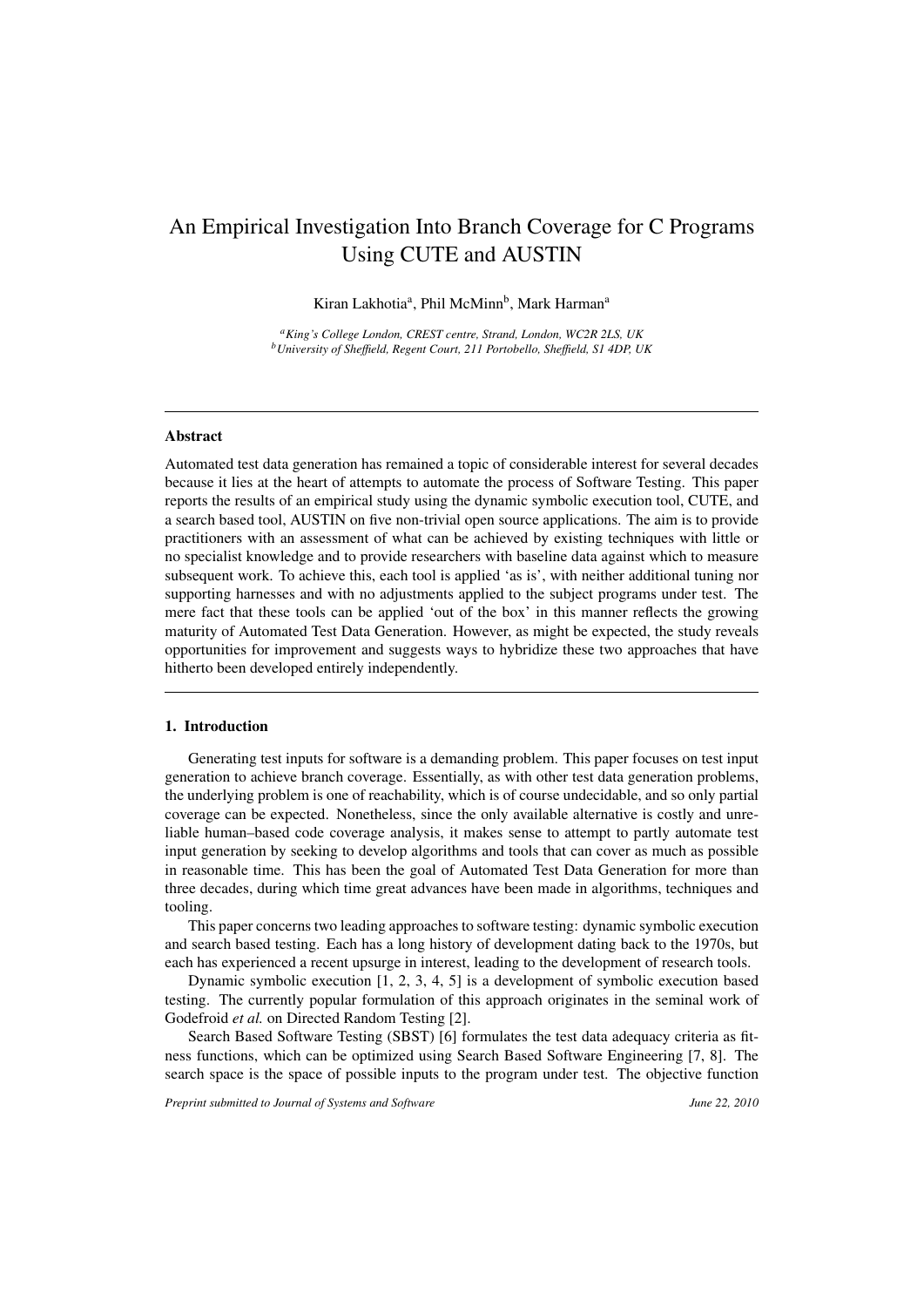captures the particular test adequacy criterion of interest. The approach is attractive because it is widely applicable; any testing problem for which a fitness function can be defined can be attacked with SBST. Of course, almost all approaches to testing involve some concept of test adequacy, which typically must be quantifiable in order to be applicable. As such, there is usually no shortage of candidate fitness functions [9].

This wide applicability has meant that a large number of applications of SBST have been developed. These include functional [10] and non-functional [11] testing, mutation testing [12], regression test selection [13], test case prioritization [14, 15], and interaction testing [16]. However, the most studied form of search based testing has been structural test data generation [17, 18, 19, 20, 21, 22, 23].

While many papers present results that demonstrate that both dynamic symbolic execution and search based techniques are better than random testing [1, 21, 23], there has been comparatively little work investigating and comparing their effectiveness with real world software applications. Previous work, has tended to be small-scale, considering only few programs, or considering only parts of individual applications to which the test generation technique is known in advance to be applicable. This is a reasonable consequence of the need to explore the technical development of new algorithmic features. For such developments, an empirical study will naturally focus on those aspects of programs under test that explore the performance and behaviour of the new technical contribution.

In previous studies, where the goal has been to explore technical developments, the test data generation tools are seldom, if ever, applied 'out of the box'; without customization or special handling for different test subjects or parameter tuning. This is not intended as a criticism of previous work. Since the topic of previous papers has tended to be the exploration of the behaviour of new technical contributions, it is only natural for the research questions to consider the performance of the new features under different conditions relating to customization and tuning.

Furthermore, no previous paper has attempted an extensive empirical report of comparative results from these two widely studied approaches to Automated Software Test Data Generation. Therefore, the current literature fails to provide convincing answers to several important questions that practicing software testers might well ask of the current state of the art. These include:

- 1. How effective are dynamic symbolic execution and search-based tools when applied with neither tuning nor customization to real-world software applications?
- 2. To what types of program are the dynamic symbolic execution and search-based approaches best suited?
- 3. How long will a tester have to wait for the results?

The aim of this paper is to provide answers to these questions. Fortunately, the state of the art in both Dynamic Symbolic Testing and Search Based Testing is now sufficiently mature that it is possible to do this. That is, we seek to take a step back from technical developments in order to consider what has been achieved overall; what is the current state of the art capable of automatically generating test inputs for structural testing?

Of course, the 'state of the art' is a continually developing body of knowledge and tools are continually under refinement. Since both fields of test data generation continue to attract a great deal of interest, new technical developments continue to emerge in the literature. Therefore, any attempt to answer these questions faces the problem of coping with a moving target. The results presented here are thus not intended to be definitive, once–and–for–all answers to these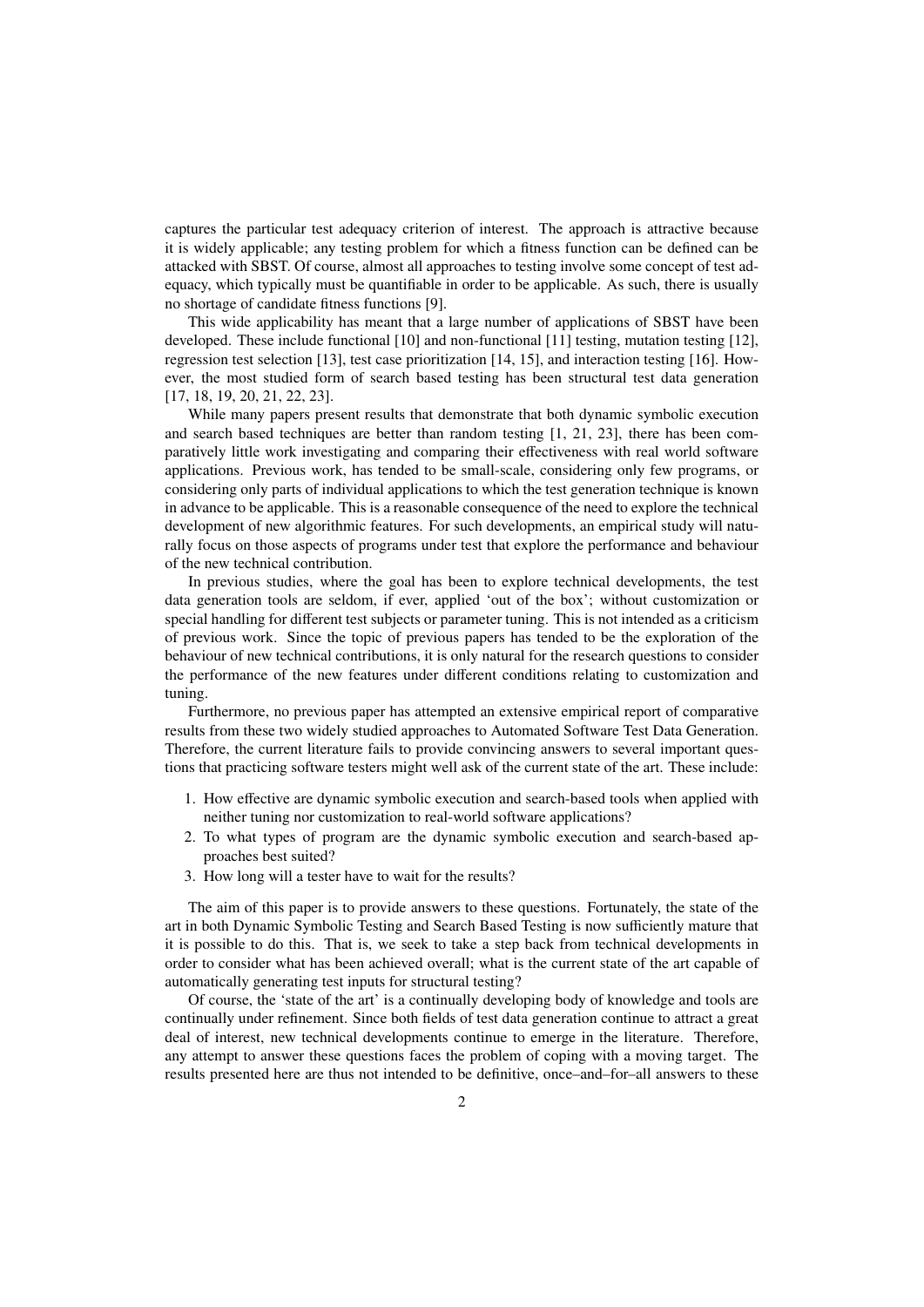questions. Rather, they are merely intended to capture a point in time in the development of this research agenda at which it was possible to provide realistic base line data.

The hope is that this base line data will be useful both for current practitioners and also for future research. It will allow the practitioner community to see what is possible and to which programs the techniques can be readily applied without specialist knowledge. It will support the research community in its ability to chart the development of the field.

As will be seen, the paper shows that despite considerable progress (which should make the current tooling available attractive to practitioners), there remain areas where test data generation can be improved (providing food for thought for the research community). The results also indicate that these two largely separate and independent approaches are to some degree complementary. This suggests the possible future development of hybrid approaches.

The paper reports the results of an empirical study which compares a dynamic symbolic execution tool, CUTE [1], and a search based tool, AUSTIN [24]. The test adequacy criterion under investigation is branch coverage. The primary contributions of this paper are the following:

- 1. An empirical study which determines the level of code coverage that can be obtained using CUTE and AUSTIN on the complete source code of five open source programs.
- 2. An empirical study investigating the wall clock time required for each tool to obtain the coverage that it does.
- 3. A more detailed technical assessment, based on the empirical study, of where CUTE and AUSTIN succeeded and failed.

We hope that the first of these contributions will provide useful base line data against which future developments in the field can be measured. The results indicate that there is plenty of room for such development, so there remain many interesting research challenges ahead. The aim of the final contribution is to provide an analysis of some of the challenges that remain for such improvement, distinguishing mere tool implementation issues from more fundamental algorithmic challenges.

The rest of the paper is organized as follows. Section 2 provides the background information to the dynamic symbolic execution and search based tools, CUTE and AUSTIN, which the empirical study presented in this paper uses. Section 3 outlines the motivation for our work, the research questions addressed, and the gap in the current literature this paper is trying to close. The empirical study, results and answers to the research questions are presented in Section 4, whilst Section 5 aims to clarify the difference between tool and technique related problems. Threats to validity are addressed in Section 6 and Section 7 presents related work. Section 8 concludes.

## 2. Background

Software testing can be divided into a sequence of three fundamental steps:

- 1. The design of test cases that are good at revealing faults, or which are at least adequate according to some test adequacy criterion.
- 2. The execution of these test cases.
- 3. The determination of whether the output produced is correct.

Sadly, in current testing practice, often the only fully automated aspect of this activity is test case execution. The problem of determining whether the output produced by the program under test is correct cannot be automated without an oracle, which is seldom available. Fortunately, the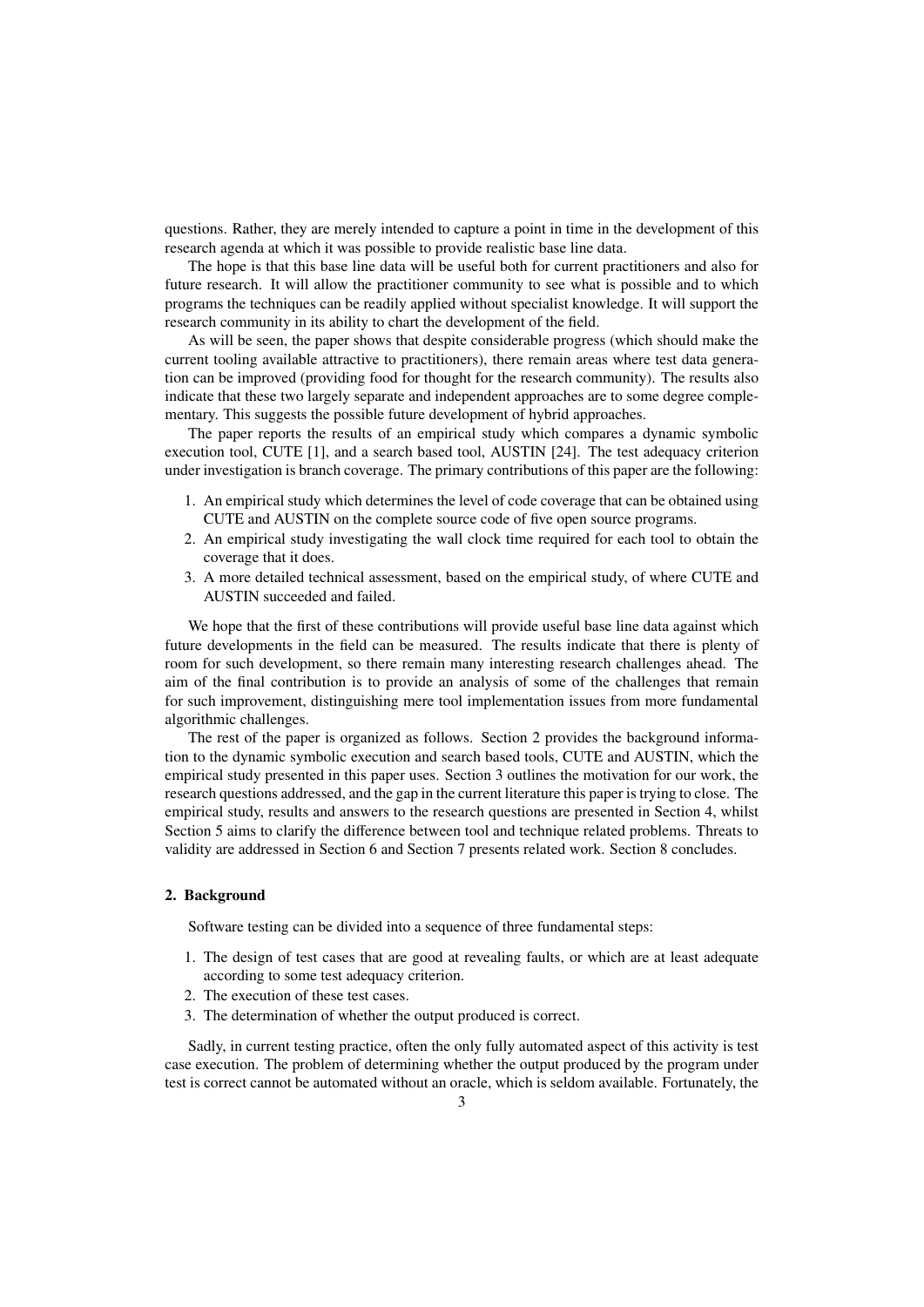problem of generating test data to achieve widely used notions of test adequacy *is* an inherently automatable activity. Such automation promises to have a significant impact on testing, because test data generation is such a time-consuming and laborious task. This paper focuses on structural test data generation.

Automated structural test data generation has been a burgeoning interest to researchers since at least the 1970s. In the 1970s two approaches to the problem emerged - symbolic execution [25], which is the basis of dynamic symbolic execution; and a method that reformulated the problem of executing a path through a program with floating-point inputs into objective functions [17], which later developed into the field known as search based testing. Both these techniques have witnessed a recent upsurge in interest as a result of the development of new approaches to symbolic execution, and a wider interest in search based optimization as a problem solving technique in Software Engineering. This section provides background information of each of the two techniques to make the paper self-contained.

## *2.1. Dynamic Symbolic Execution*

Dynamic symbolic execution [1, 2, 3, 4] originates in the work of Godefroid *et al.* on Directed Random Testing [2]. It formulates the test data generation problem as one of finding a solution to a constraint satisfaction problem, the constraints of which are produced by a combination of dynamic and symbolic [25] execution of the program under test. Concrete execution typically drives the symbolic exploration of a program, and furthermore, dynamic variable values obtained by real program execution can be used to simplify path constraints produced by symbolic execution.

Symbolic execution involves constructing a system of constraints in terms of the input variables that describe when a program path will be executed. For example, the path condition which executes the if statement as true in Figure 1a would simply be  $\langle a_0 + 5 = b_0 - 10 \rangle$ , where  $a_0$  and  $b<sub>0</sub>$  refer to the symbolic values of the input variables a and b respectively. The path condition is then solved by a constraint solver in order to derive concrete input values.

The path condition can easily become unsolvable, however, if it contains expressions that cannot be handled by constraint solvers. This is often the case with floating-point variables or non-linear constraints. For example, a linear constraint solver would encounter difficulties with the program of Figure 1b because of the non-linear predicate appearing in the if condition.

Dynamic symbolic execution may alleviate some of the problems associated with traditional symbolic execution by combining concrete execution with symbolic execution. The idea is to simplify the path condition by substituting sub-expressions with concrete values, obtained through actual dynamic executions. For example, this substitution process can be used to remove non-linear sub-expressions in a path condition, making them amenable to a constraint solver.

Due to the combination of concrete and symbolic execution, dynamic symbolic execution is also sometimes referred to as *concolic* testing. The term *concolic* was coined by Sen *et al.* [1] in their work introducing the CUTE tool. The remainder of this paper will use the terms *concolic testing* and *dynamic symbolic execution* interchangeably.

#### *The CUTE Tool*

CUTE implements a concolic testing strategy based on a depth-first exploration of all feasible program paths. The first path executed is that which is traversed with either all zero or, random inputs depending on CUTE's execution mode. The corresponding path condition forms the basis for successive iterations of the test data generation process.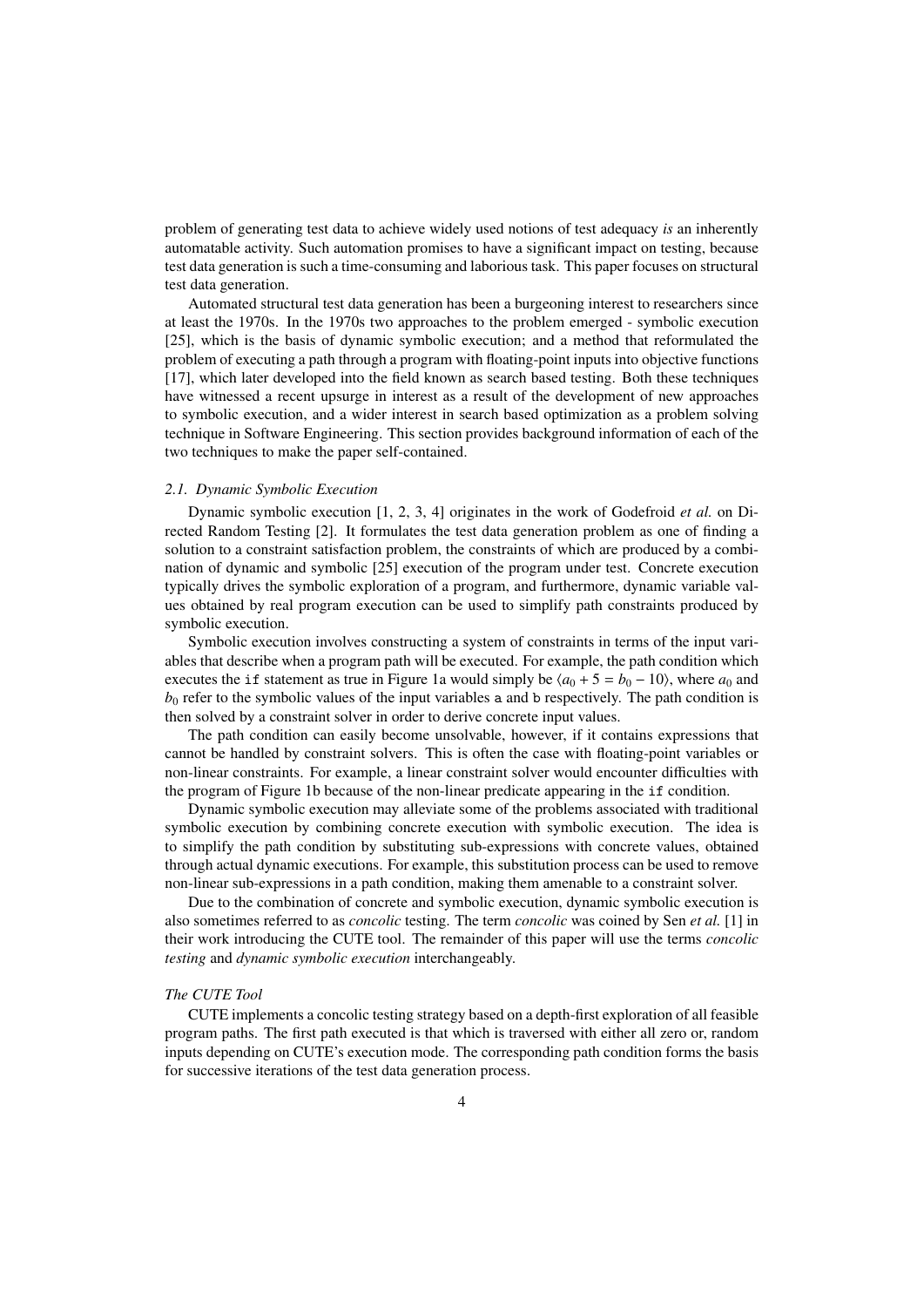Suppose the function in Figure 1b is executed with the random values 536 and 156 for x and y respectively. The path taking the false branch is executed and the corresponding path condition is  $\langle x_0 * y_0 \rangle \ge 100$ , where  $x_0$  and  $y_0$  refer to the symbolic values of the input variables x and y respectively. The next execution path is chosen by inverting the last relational operator in the current path condition (*i.e.*, exploring the paths in a depth-first manner). Thus the new path condition becomes  $\langle x_0 * y_0 \rangle$  = 100). Since this path condition contains non-linear constraints, CUTE replaces  $x_0$  with its concrete value from the previous execution, *i.e.*, 536 [1]. The new, simplified path condition  $(536 \times y_0 < 100)$  is now linear and can be handled by CUTE's constraint solver (1p<sub>-solve</sub>) to find an appropriate value for y (*i.e.*, zero or any negative value). The exploration of program paths continues in this manner, inverting the last relational operator in a path condition (with backtracking), until all feasible execution paths through a unit have been explored. For functions with unbounded loops (or recursion), CUTE may unfold the body of the loop indefinitely. One can therefore place a limit on the length of a path condition by bounding CUTE's depth first search via a command line parameter.

#### *2.2. Search Based Testing*

Like symbolic-execution-based testing, the first suggestion of optimization as a test data generation technique also emerged in the 1970s, with the seminal work of Miller and Spooner [17]. Miller and Spooner showed that the series of conditions that must be satisfied for a path to be executed can be reformulated as an *objective function*, the optima of which (*i.e.*, the test data that executes the path) could be found using optimization techniques.

The role of an objective function is to return a value that indicates how 'good' a point in a search space (*i.e.*, an input vector) is compared to the best point (*i.e.*, the required test data); the global optimum. For example, if a program condition  $a == b$  must be executed as true, the objective function could be |*a* − *b*|. The closer the output of this formula is to zero, the 'closer' the program input is to making a and b equal, and the closer the search technique is to finding the test data of interest.

Because an optimizing search technique is used rather than a constraint solver, non-linear constraints present fewer problems. For example the surface of the objective function for taking the true path through the if condition of Figure 1b can be seen in Figure 1c. The surface is smooth and provides the optimization process with a clear 'direction', guiding the search to the required test data. Furthermore, computation of the objective function by dynamically executing the program alleviates another problem of both symbolic and concolic testing, *i.e* floating-point inputs.

The suggestions of Miller and Spooner were not subsequently taken up until Korel developed them further in 1990 [18], when he proposed the use of a search technique known as the 'alternating variable method'. Since then the ideas have been applied to other forms of testing [10, 11, 12, 13, 14, 15, 16], using a variety of optimizing search techniques, including genetic algorithms [19, 20, 21]. The objective function has been further developed to generate test data for a variety of program structures, including branches, as well as paths [21].

#### *The AUSTIN Tool*

AUSTIN is a tool for generating branch adequate test data for C programs. It is an improved version of our earlier work [24], most notably in the way pointer constraints are solved. Our earlier work did not include feasibility checks of pointer constraints because it did not use an equivalence graph to solve them.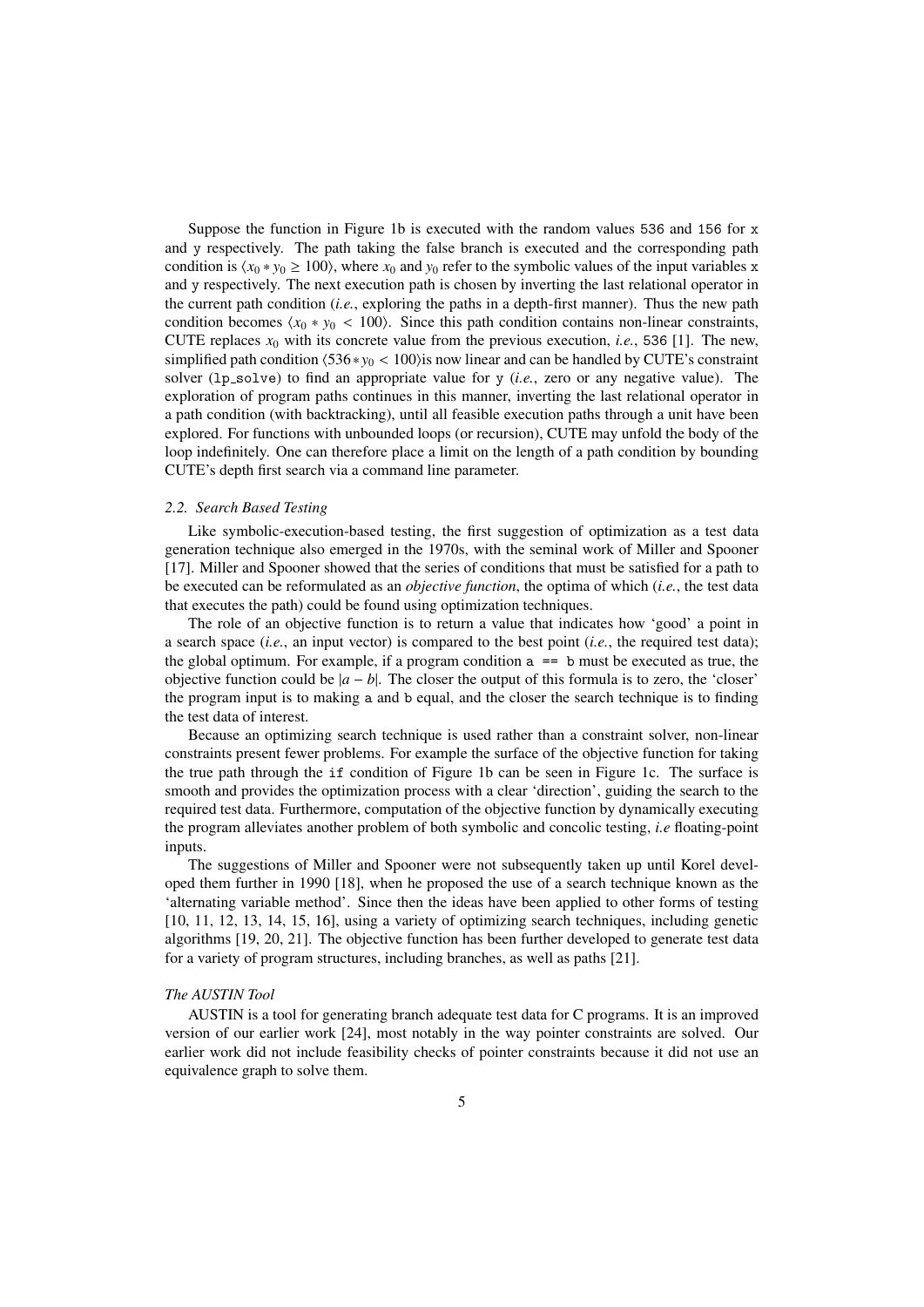AUSTIN does not attempt to execute specific paths in order to cover a target branch; the path taken up to a branch is an emergent property of the search process. The objective function used by AUSTIN was introduced by Wegener *et al.* [21] for the Daimler Evolutionary Testing System. It evaluates an input against a target branch using two metrics; the *approach level* and the *branch distance*. The approach level records how many nodes on which the branch is control dependent were not executed by a particular input. The fewer control dependent nodes executed, the 'further away' the input is from executing the branch in control flow terms. Thus, for executing the true branch of statement 3 in Figure 1d; the approach level is

- 2 when an input executes the false branch of statement 1;
- 1, when the true branch of statement 1 is executed followed by the false branch of statement 2;
- zero if statement 3 is reached.

The branch distance is computed using the condition of the decision statement at which the flow of control diverted away from the current 'target' branch. Taking the true branch from statement 3 as an example again, if the false branch is taken at statement 1, the branch distance is computed using  $|a - b|$ , whilst  $|b - c|$  is optimized if statement 2 is reached but executed as false, and so on. The branch distance is normalized (see formula in Figure 2) and added to the approach level. The search method used is the Alternating Variable Method (AVM), proposed by Korel [18]. The AVM is a simple search technique, which was shown to be very effective by Harman and McMinn [23] when compared with more sophisticated optimization techniques such as genetic algorithms.

AUSTIN, like CUTE, begins with all primitives set to zero. If the target is not executed, the AVM cycles through each input of primitive type and performs so-called 'pattern moves', guided by the objective function. If a complete cycle of adjustments takes place with no improvement in objective value, the search restarts using random values.

Suppose the program of Figure 1d is executed with the input  $\langle a = 100, b = 200, c = 300 \rangle$ , with the aim of executing the true branch of statement 3. The AVM takes the first variable, a, and performs *exploratory moves*; executions of the program where a is decreased and increased by a small amount  $\delta$  ( $\delta = 1$  for integers and 0.1 for floating point variables). An increased value of the variable a brings it closer to b and results in a better objective value.

The AVM then makes *pattern moves* for as long as the objective function continues to yield an improved value. The value added to the variable in the *n*th pattern move is computed using the formula  $2^n \cdot dir \cdot \delta$ ; where  $dir \in \{-1, 1\}$  corresponding to the positive or negative 'direction' of improvement, identified by the initial exploratory moves. Thus consecutive exploratory moves for the variable a are 102, 104, 108 and so on. Pattern moves will improve the objective value until a value of 228 is reached for the variable a. At this point the minimum  $(a = 200)$  has been overshot, so the AVM repeats the exploratory-pattern move cycle for as long as necessary until the minimum is reached. When  $a = 200$ , the true branch of statement 1 is executed. For executing statement 2, exploratory moves on the variable a both lead to a worse objective value, because the original outcome at statement 1 is affected and the approach level worsens. The AVM will then consider the next variable, b. Exploratory moves here have the same effect, and so the AVM moves onto the variable c. Decreasing the value of c improves the objective value, and so pattern moves are made. Eventually each input value is optimized to 200.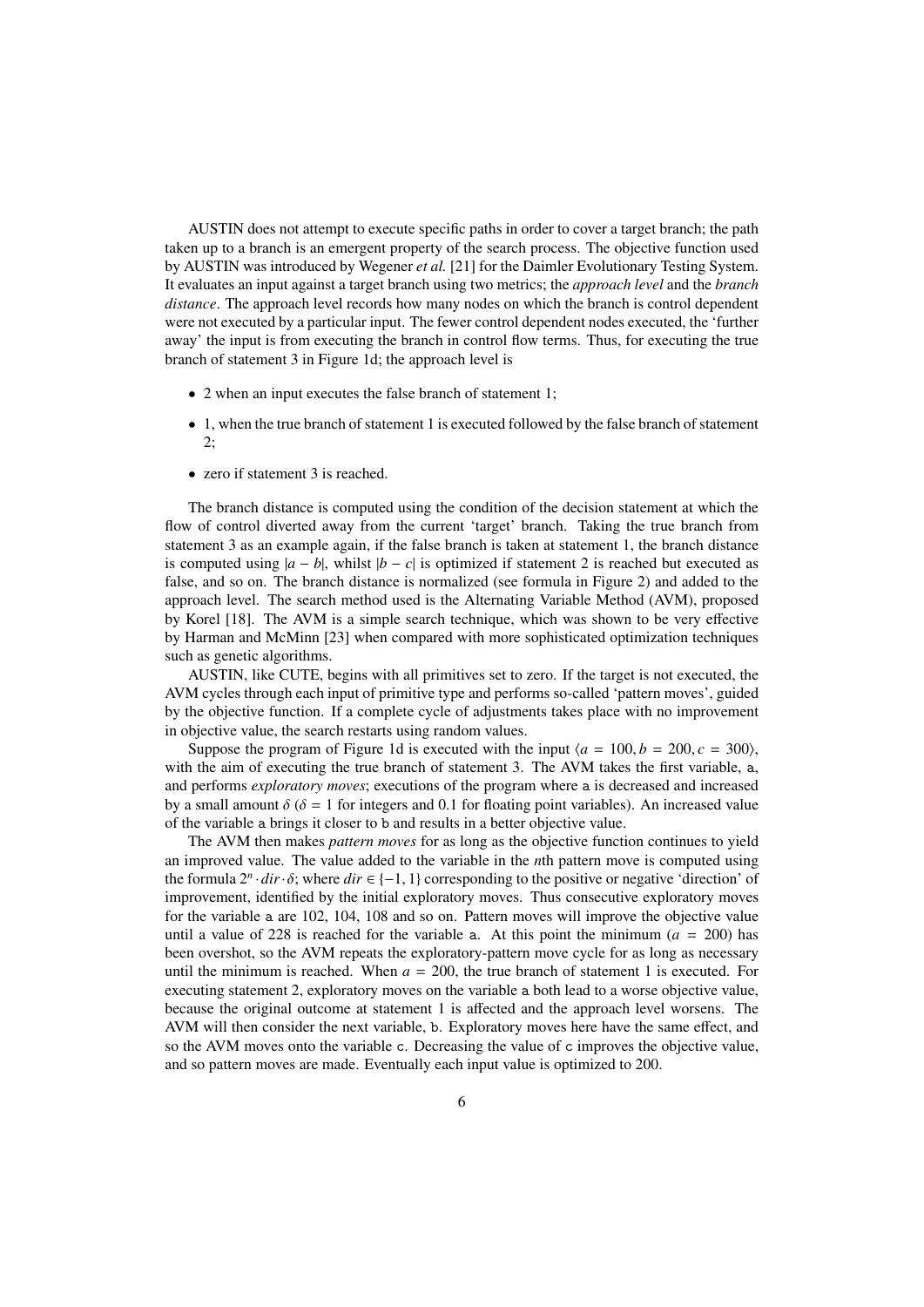```
void testme1(int a, int b)
{
    a == 5; b == 10;if (a == b)// ...
}
```
(a) *Example for demonstrating symbolic execution. The branch predicate is linear*

void testme2(int x, int y) { if (x \* y < 100) // ... }

(b) *Example for demonstrating concolic execution and search based testing. The branch predicate is non-linear*



(c) *Surface of the objective function for executing the true branch of the program in (b)*



Figure 1: Examples for demonstrating symbolic, concolic and search based testing.

$$
f(dist) = 1 - 1.001^{-dist}
$$

Figure 2: Normalization function used in AUSTIN for branch distances. *dist* is the branch distance value described in Section 2.2.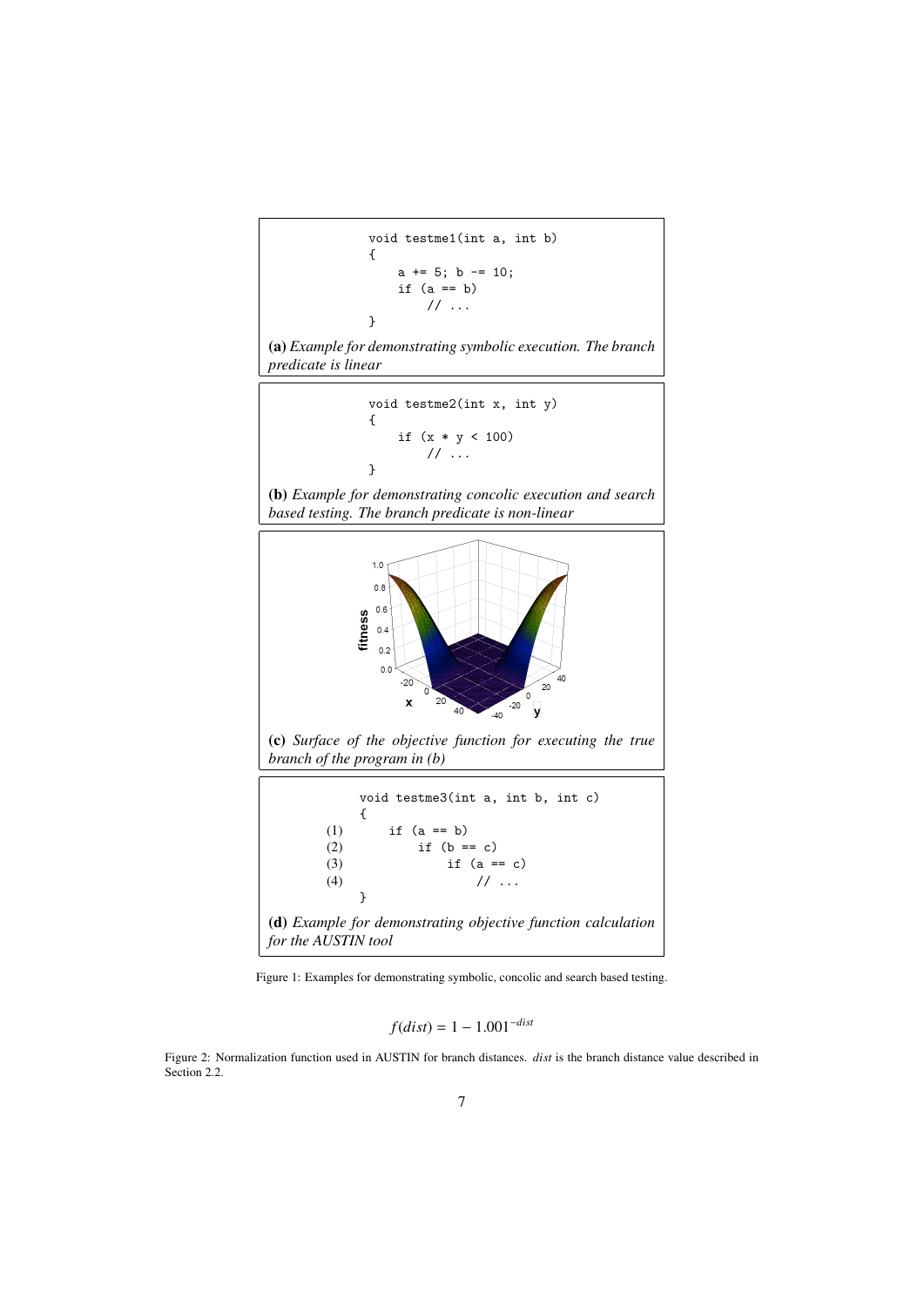Should exploratory moves produce no improvement in objective value, with the required test data not found either, the search has hit a local minima from which it cannot proceed. AVM terminates and restarts with a new random input vector. Typically, the search is afforded a 'budget' of objective function evaluations (*i.e.*, program executions) in which to find test data, otherwise the search is deemed to have failed. This could be because the branch is infeasible. In some cases, however, the objective function surface can be flat, offering the search no guidance to the required test data. This is sometimes due to the presence of boolean 'flag' variables [26, 27], which can result in two plateaus for a branch condition; one where the flag is true, and one where it is false.

#### *2.3. Handling Inputs Involving Pointers*

The above descriptions explained how concolic testing and search based testing handle inputs of a primitive type only. This section explains how CUTE and AUSTIN handle pointer inputs. The CIL (C Intermediate Language) infrastructure [28] is used to transform and simplify programs such that all predicates appearing in decision statements contain only either pointer types or arithmetic types. In addition, the source contains no compound predicates. Thus all conditions involving pointers are of the form  $x = y$  or  $x$  !  $y$  (where x and y could also represent *NULL*).

#### *Pointers in CUTE*

The first path explored by the CUTE tool is the path executed where inputs of primitive type are zero (or of a random value, depending on the settings used). If the function involves pointer variables, these are always initially set to *NULL*. However, further paths through the program may require pointers to point to a non-null data structure. In order to find the 'shape' of this data structure, CUTE incorporates symbolic variables for pointers in the path condition. A graphbased process is used to check that the constraints over the pointer variables are feasible, and finally, a simple procedure is used to build the data structure required.

For the program of Figure 3a, and the path that executes the true branch at each decision, CUTE accumulates the path constraint:

# $ptr_0 \neq NULL \wedge left_0 \neq NULL \wedge right_1 = ptr_0$

CUTE keeps a map of which symbolic variable corresponds to which point in the data structure, for example, *left*<sup>0</sup> maps to ptr->left. The feasibility check involves the construction of an undirected graph, which is built incrementally at the same time as the path condition is constructed from the conditions appearing in the program. The nodes of the graph represent abstract pointer locations, with node labels representing the set of pointers which point to those locations. A special node is initially created to represent *NULL*. Edges between nodes represent inequalities. After statement 1 in the example, the graph consists of a node for  $ptr_0$  with an edge leading from it to the *NULL* node. When statement 2 is encountered, a new node is constructed for  $left$  *left*<sub>0</sub>, with an edge to *NULL*. Finally, *right*<sub>1</sub> is merged into the existing *ptr*<sub>0</sub> node, as they must point to the same location (Figure 3b). Feasibility is checked as each constraint is added for each decision statement. An equality constraint between two pointers x and y is feasible if and only if there is no edge in the graph between nodes representing the locations of  $x$  and  $y$ . An inequality constraint between x and y is feasible if and only if the locations of x and y are not represented by the same node.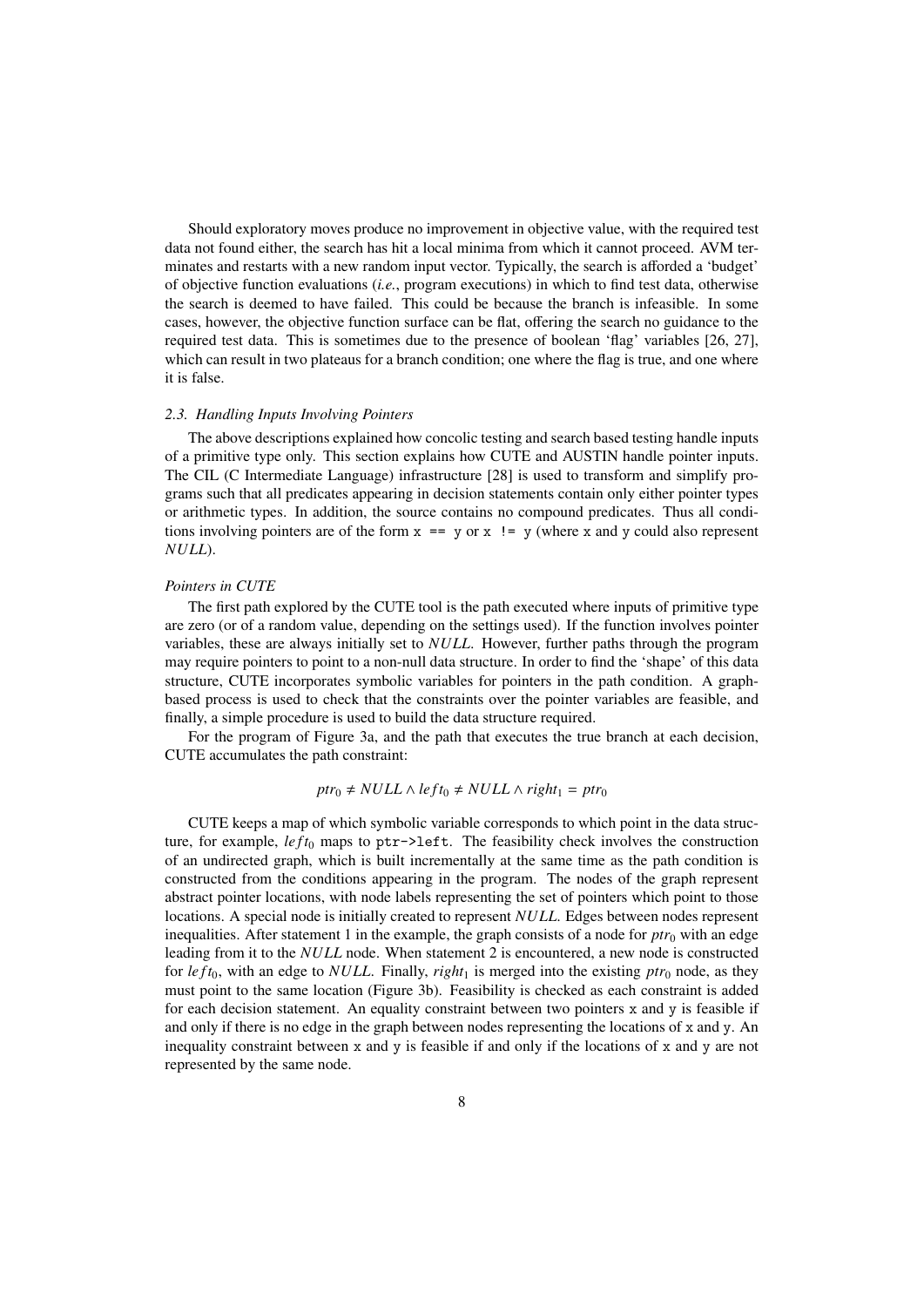

Figure 3: Example for demonstrating pointer handling in CUTE and AUSTIN.

Table 1: Dynamic data structure creation according to individual constraints encountered along the path condition for CUTE and AUSTIN.

| <b>Constraint</b> | <b>CUTE</b>                            | <b>AUSTIN</b>       |  |  |  |
|-------------------|----------------------------------------|---------------------|--|--|--|
| $m_0 = NULL$      | Assign <i>NULL</i> to $m_0$            |                     |  |  |  |
| $m_0 \neq NULL$   | Allocate a new memory location pointed |                     |  |  |  |
|                   | to by $m_0$                            |                     |  |  |  |
| $m_0 = m_1$       | Make $m_1$ alias $m_0$                 |                     |  |  |  |
| $m_0 \neq m_1$    | Allocate a<br>new                      | With an even proba- |  |  |  |
|                   | location<br>memory                     | bility, assign NULL |  |  |  |
|                   | pointed to by $m_1$                    | or allocate a new   |  |  |  |
|                   |                                        | memory location     |  |  |  |
|                   |                                        | pointed to by $m_0$ |  |  |  |

If the path condition is feasible, the data structure is built incrementally. Each new branching decision adds a new constraint to the path condition, and the data structure is created on the basis of each constraint using the rules of Table 1. A more detailed treatment can be found in the work of Sen *et al.* [1].

# *Pointers in AUSTIN*

There has been little work with respect to generating dynamic data structures in search based testing. Korel [18] developed a limited method for simple Pascal data structures. In order to apply search based testing to real world programs this limitation had to be overcome. AUSTIN uses search based techniques for primitive inputs, a symbolic process akin to that of CUTE is used for pointers [24]. As with CUTE, pointer inputs are initially set to *NULL*. During the search process, a branch distance calculation may be required for a condition that involves a pointer comparison. However branch distances over physical pointer addresses do not usually give rise to useful information for test data generation; for example it is difficult to infer the shape of a dynamic data structure. Therefore, instead of computing a branch distance, AUSTIN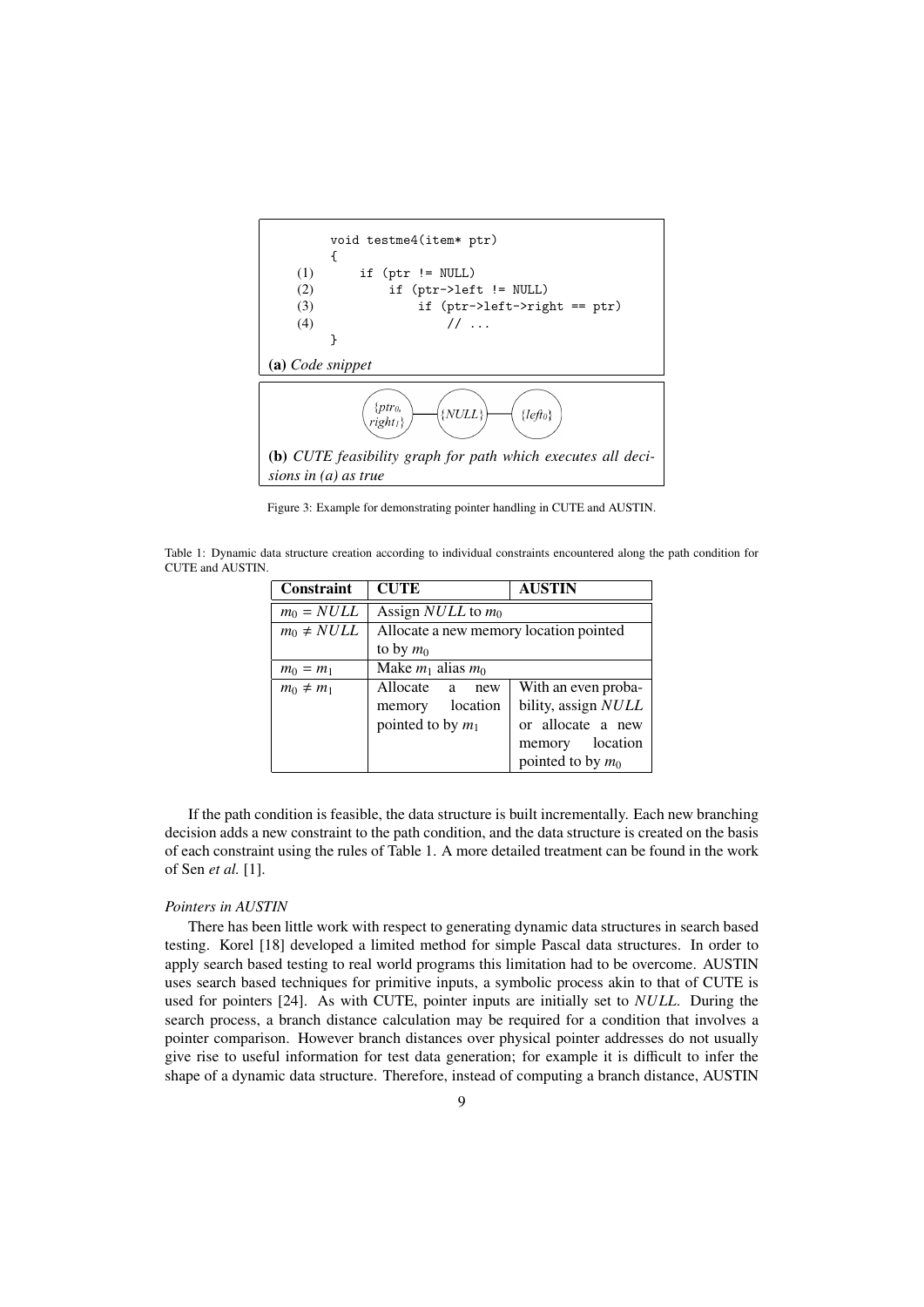Table 2: Details of the test subjects used in the empirical study. In the 'Functions' column, 'Non-trivial' refers to functions that contain branching statements. 'Top-level' is the number of non-trivial functions that a test driver was written for, whilst 'tested' is the number of functions that were testable by the tools (*i.e.*, top-level functions and those that could be reached interprocedurally). In the 'Branches' column, 'tested' is the number of branches contained within the tested functions.

| <b>Test</b>   | <b>Lines</b> | <b>Functions</b> |             |           |        | <b>Branches</b> |               |  |
|---------------|--------------|------------------|-------------|-----------|--------|-----------------|---------------|--|
| <b>Object</b> | of Code      | Total            | Non-Trivial | Top Level | Tested | Total           | <b>Tested</b> |  |
| libogg        | 2,552        | 68               | 33          | 32        | 33     | 290             | 284           |  |
| plot2d        | 6,062        | 35               | 35          | 35        | 35     | 1,524           | 1,522         |  |
| time          | 5,503        | 12               | 10          | 8         | 10     | 202             | 198           |  |
| vi            | 81,572       | 474              | 399         | 383       | 405    | 8,950           | 8,372         |  |
| zile          | 73,472       | 446              | 339         | 312       | 340    | 3,630           | 3,348         |  |
| <b>Total</b>  | 169,161      | 1,035            | 816         | 770       | 823    | 14,596          | 14,084        |  |

performs symbolic evaluation for the path taken up to the predicate as executed by the current input generated by the AVM. The result is a path condition of the same form as generated by CUTE. As with CUTE, the constraints added to the path condition are used to incrementally build the dynamic data structure. The rules for doing this appear in Table 1. AUSTIN does not perform a feasibility check; if the branching condition at the control dependent node is not executed as required, the AVM process restarts afresh. For a more in-depth treatment, see reference [24].

#### 3. Motivation and Research Questions

One of the first tests for any automatic test data generation technique is that it outperforms random testing. Many authors have demonstrated that both concolic based and search based techniques can outperform purely random test data generation. However, there are fewer studies that have attempted to evaluate concolic and search based approaches on real world programs.

Previous studies have tended to be small-scale [18, 21] or, at least in the case of search based approaches, concentrated on small 'laboratory' programs. Where production code has been considered, work has concentrated solely on libraries [22] or individual units of applications [23]; usually with the intention of demonstrating improvements or differences between variants of the techniques themselves.

Studies involving concolic approaches have also tended to focus on illustrative examples [1, 29, 30, 3], with relatively little work considering large scale real world programs such as the vim text editor [5, 31], network protocols [32] or windows applications [33]. Furthermore, no studies have compared the performance of concolic and search based testing on real world applications.

The research questions to be answered by the empirical study are therefore as follows:

RQ 1: How effective are CUTE and AUSTIN for real world programs? Given a set of real world programs, how good are CUTE and AUSTIN at achieving structural coverage?

RO 2: What is the relative efficiency of each tool? If it turns out that both tools are similarly effective at generating test data, efficiency will be the next issue of importance as far as a practitioner is concerned. If one tool is more effective but less efficient than the other, what is the trade off that the practitioner has to consider?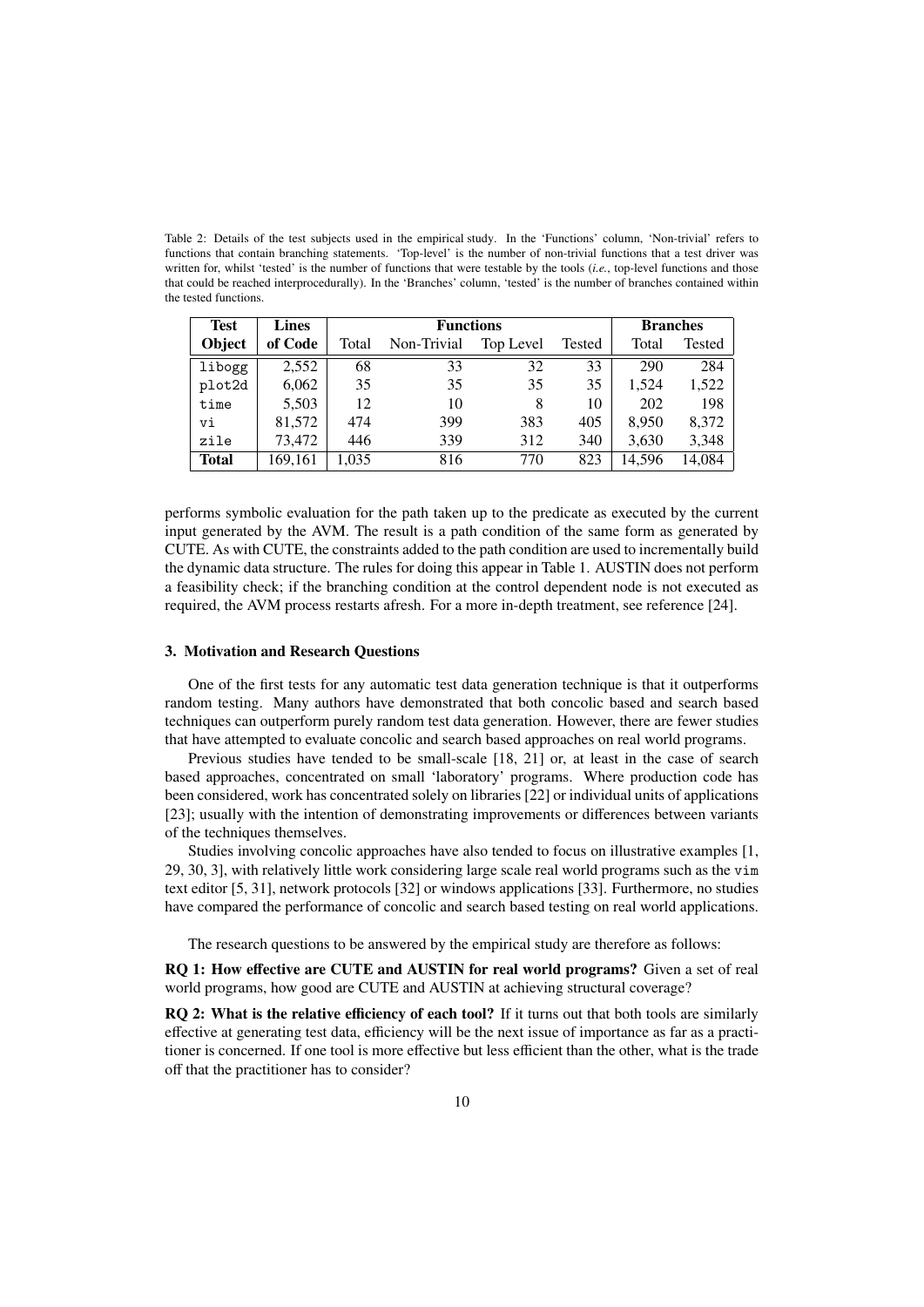RQ 3: Which types of program structure did each tool fail to cover? Which functions could the tools not handle, and for the functions which could be handled, what types of branches remained stubborn to the test generation process? What are the challenges that remain for automatic test data generation tools?

#### 4. Empirical Study

The empirical study was performed on a total of 169,161 pre-processed lines of C code contained within five open-source programs. This is the largest study of search based testing by an order of magnitude and is similar in size to the largest previous study of any form of concolic testing.

## *4.1. Test subjects*

Details of the subjects of the empirical study are recorded in Table 2. A total of 770 functions were tested. Since the study is concerned with branch coverage, trivial functions not containing any branches were ignored. In addition, further functions had to be omitted from the study because they could not be handled by CUTE or AUSTIN. These included functions whose inputs were files, data structures involving function or void pointers, or had variable argument lists. These problems are discussed further in Section 4.3 in the answer to research question 3.

The programs chosen are not trivial for automated test data generation. libogg is a library used by various multimedia tools and contains functions to convert to and from the *Ogg* multimedia container format, taking a bitstream as input. plot2d is a relatively small program which produces scatter plots directly to a compressed image file. The core of the program is written in ANSI C, however the entire application includes  $C++$  code. Only the C part of the program was considered during testing because the tools handle only C. time is a GNU command line utility which takes, as input, another process (a program) with its corresponding arguments and returns information about the resources used by a specific program, including wall-clock and CPU times. vim is a common text editor in Unix, and makes heavy use of string operations; as does zile, another GNU program, designed to be a more lightweight text editor than Emacs.

#### *4.2. Experimental Setup*

Each function of each test subject was taken in turn (hereinafter referred to as the 'FUT' - Function Under Test), with the aim of recording the level of coverage that could be achieved by each tool.

Since CUTE and AUSTIN take different approaches to test data generation, care had to be taken in setting up the experiments such that the results were not inadvertently biased in favour of one of the tools. The main challenge was identifying suitable stopping criteria that were 'fair' to both tools. Both tools place limits on the number of times the function under test can be called, yet this is set on a per-function basis for CUTE and a per-branch basis for AUSTIN. Furthermore, one would expect CUTE to call the function under test less often than AUSTIN, because it carries out symbolic evaluation. Thus, setting a limit that was 'equal' for both tools was not feasible. Therefore it was decided that each limit would be set to a high value, with a time limit of 2 minutes of wall clock time per FUT used as an additional means of deciding when a tool's test data generation process should be terminated.

CUTE's limit was set to the number of branches in the FUT multiplied by 10,000. CUTE can reach this limit in only two cases; firstly if it keeps unfolding a loop structure, in which case it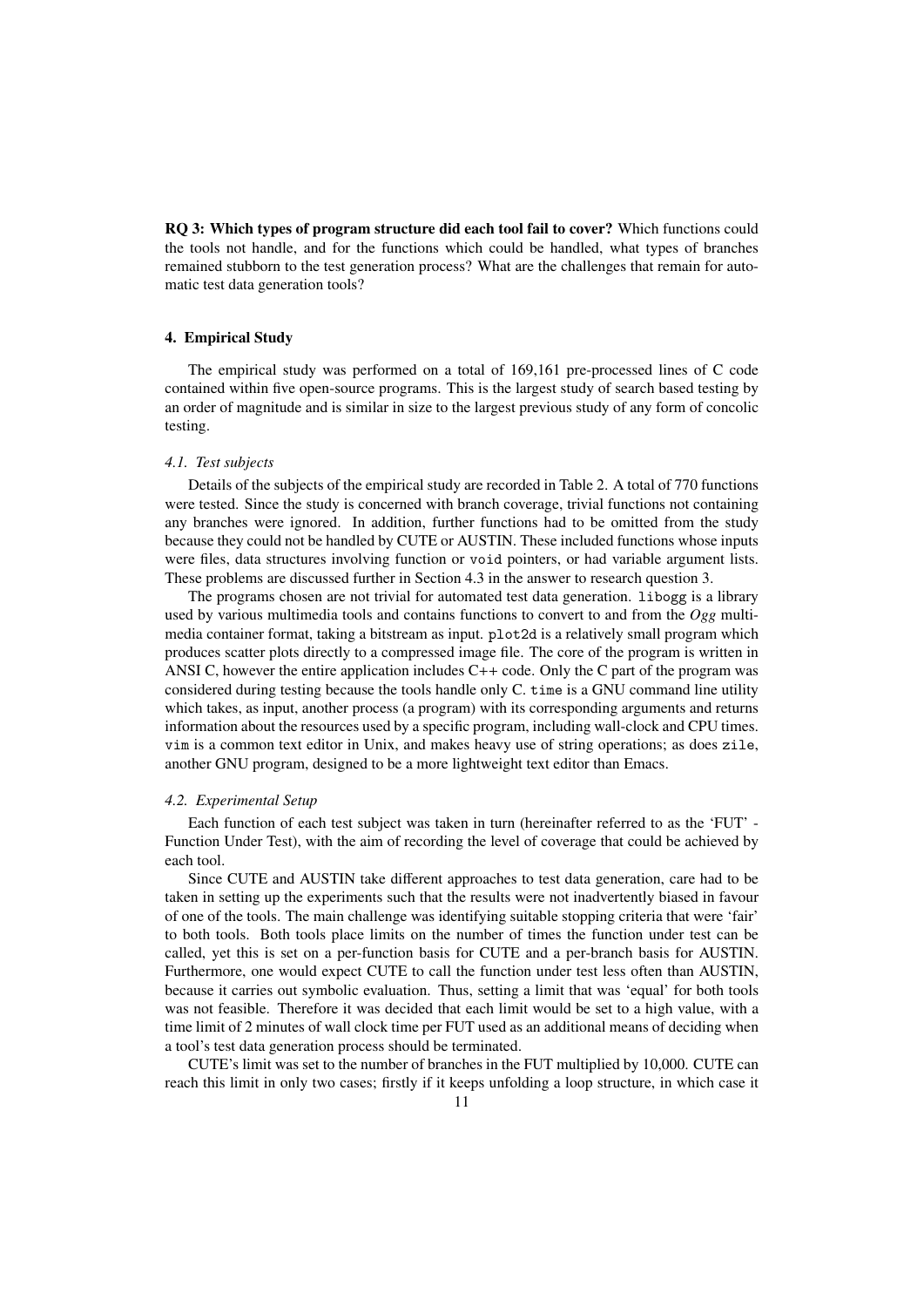won't cover any new branches; or secondly if the limit is less than the number of interprocedural branches, *i.e.*, the total number of branches reachable from the FUT (which was not the case for any of the test subjects considered). AUSTIN's limit was set to 10,000 FUT executions per branch, with branches in the FUT attempted sequentially in reverse order. Oftentimes the search process did not exhaust this limit but was terminated by the overall time limit instead.

Thirty 'trials' were performed for each tool and each function of each test subject. AUSTIN is stochastic in nature, using random points to restart the search strategy once the initial search, starting with all primitives as zero, fails. Thus, several runs need to be performed to sample its behaviour. Since some test subjects exhibit subtle variations in behaviour over different trials (*e.g.* in the time program), CUTE was also executed thirty times for each function, so that AUSTIN did not benefit unfairly from multiple executions. For example, some branches of the time function (transitively) depend on the result of computations involving the gettimeofday function.

Coverage was measured in two ways. The first is respective to the branches covered in the FUT only. A branch is counted as covered if it is part of the FUT, and is executed at least once during the thirty trials. The second measure takes an interprocedural view. A branch is counted as covered if it is part of the FUT or any function reachable through the FUT. Interprocedural coverage is important for CUTE, since path conditions are computed in an interprocedural fashion. Any branches covered interprocedurally by AUSTIN, however, are done so serendipitously, as the tool only explicitly targets branches in the FUT.

Apart from the settings necessary for a fair comparison, as discussed above, both tools were applied 'out of the box', *i.e.*, with default parameters and without the writing of special test drivers for any of the test subjects. As mentioned in Section 2.1, CUTE has an option to limit the level of its depth-first search, thus preventing an infinite unfolding of certain loops. However, as it is not generally known, *a priori*, what a reasonable restriction is, CUTE was used in its default mode with no specified limit, *i.e.*, an unbounded search.

The test driver for both tools is not only responsible for initializing input parameters but also the place to specify any pre-conditions for the function under test. AUSTIN generates a test driver automatically by examining the signature of the FUT. The test drivers for CUTE had to be written manually but were constructed using the same algorithm as AUSTIN. Writing preconditions for functions without access to any specifications is non-trivial. For the study only the source code was available with no other documentation (including virtually no comments in the source code). Thus, pre-conditions of functions would have had to be inferred manually by inspection, clearly not a feasible task. Yet, without capturing a functions' pre-condition in a test driver, a tool is likely to produce 'invalid' inputs, especially for pointer type inputs. Preliminary experiments showed that a common pre-condition of functions was that pointers do not point to *NULL* in order to prevent *NULL*-pointer dereferences. Therefore it was decided the only precondition to use was to require top level pointers to be non-*NULL* (as described in Section 2.3).

#### *4.3. Answers to Research Questions*

RQ 1: How effective are CUTE and AUSTIN for real world programs? Figure 4 plots three different 'views' of the coverage levels obtained by CUTE and AUSTIN with the test subjects. The first view, Figure 4a, presents coverage of branches in the FUT only. However, CUTE places an emphasis on branches covered in functions called by the FUT, building up path conditions interprocedurally. For AUSTIN interprocedural branch coverage is incidental, with test generation directed at the FUT only. Therefore, Figure 4b plots interprocedural coverage data which, in theory, should be favourable to CUTE. Finally, CUTE could not attempt 138 functions, containing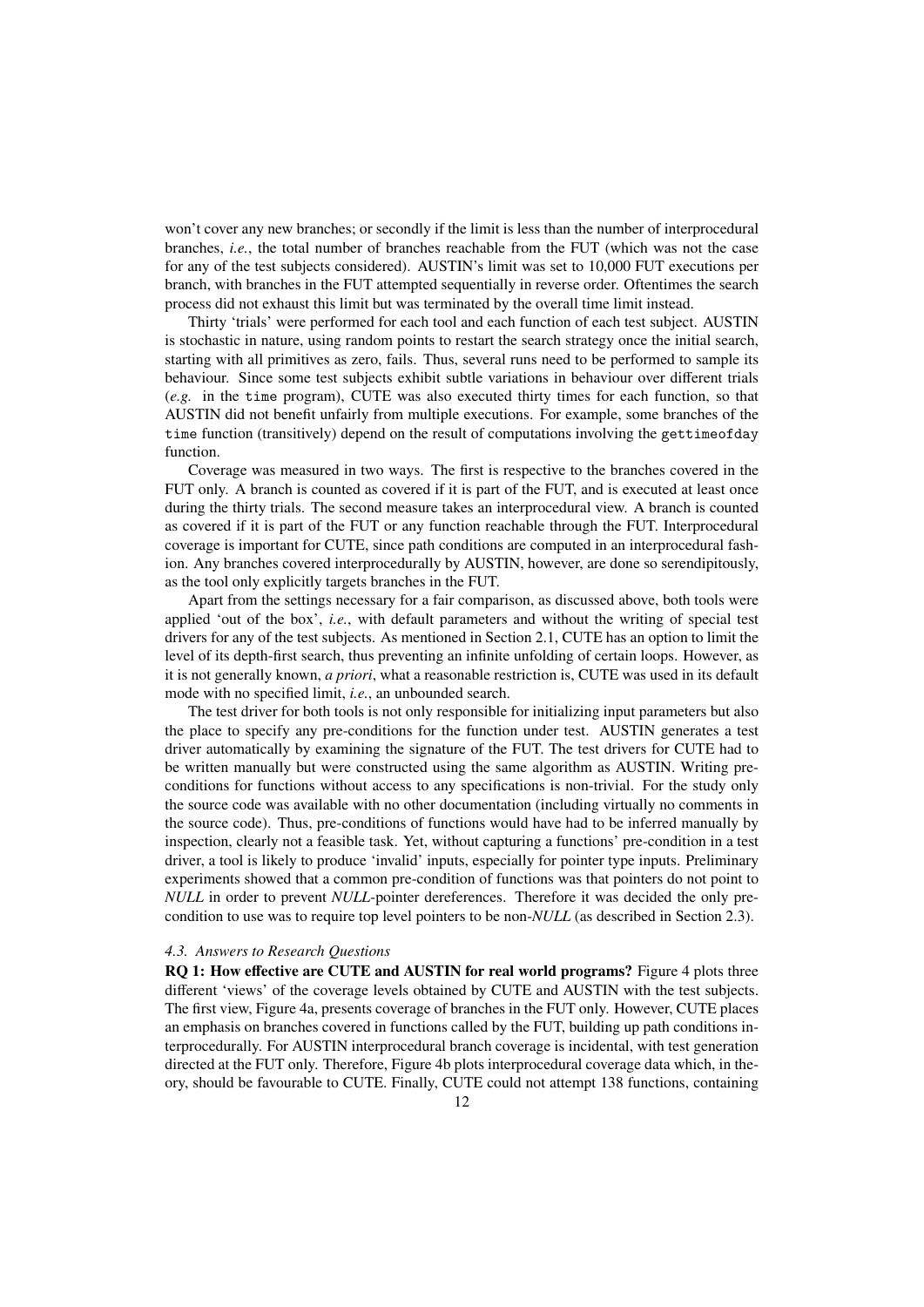

Figure 4: Branch coverage for the test subjects with CUTE and AUSTIN. Graph (a) counts only branches covered in each function tested individually. Graph (b) counts branches covered in the function under test and branches covered in any functions called. Graph (c) is graph (b) but with certain functions that CUTE cannot handle excluded.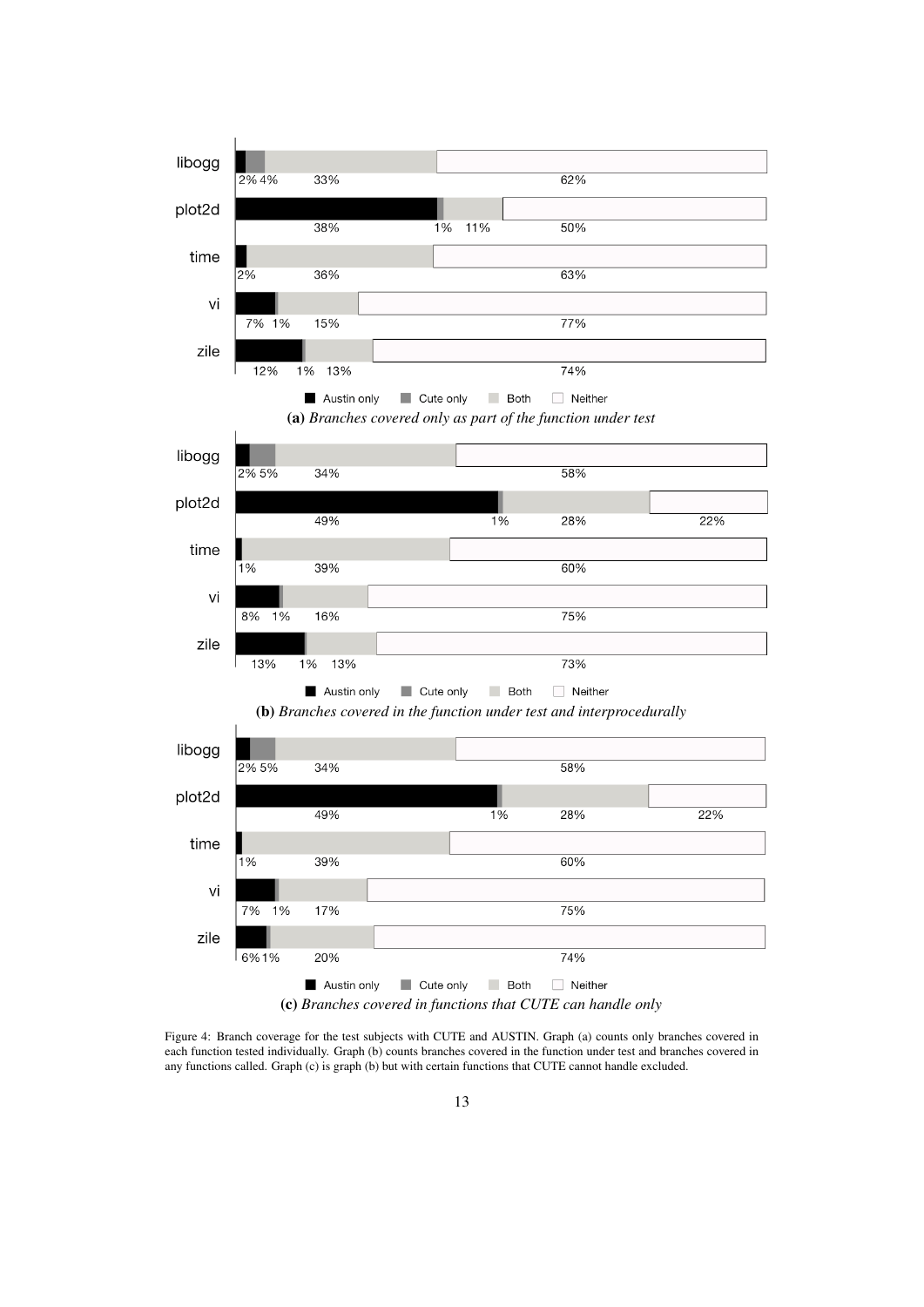| FUT                  | <b>Branches</b> |                | <b>CUTE</b> |                |                | <b>AUSTIN</b> |                |                |
|----------------------|-----------------|----------------|-------------|----------------|----------------|---------------|----------------|----------------|
|                      |                 |                | <b>Time</b> | <b>Covered</b> |                | <b>Time</b>   | <b>Covered</b> |                |
|                      | <b>FUT</b>      | <b>IP</b>      | (s)         | <b>FUT</b>     | IP             | (s)           | <b>FUT</b>     | IP             |
| libogg:              |                 |                |             |                |                |               |                |                |
| ogg_stream_clear     | 8               | 10             | 0.84        | 7              | 10             | 134.75        | 5              | 7              |
| oggpack_read         | 14              | 14             | 0.24        | $\overline{c}$ | $\overline{c}$ | 0.18          | $\overline{2}$ | $\overline{c}$ |
| plot2d:              |                 |                |             |                |                |               |                |                |
| CPLOT_BYTE_MTX_Fill  | $\overline{4}$  | 8              | 131.25      | $\overline{4}$ | $\overline{4}$ | 130.05        | 1              | 1              |
| CPLOT_DrawDashedLine | 56              | 56             | 130.43      | 13             | 13             | 130.40        | 37             | 37             |
| CPLOT_DrawPoint      | 16              | 16             | 0.51        | 13             | 13             | 131.82        | 13             | 13             |
| time:                |                 |                |             |                |                |               |                |                |
| resuse_end           | 6               | 6              | 0.42        | $\overline{4}$ | $\overline{4}$ | 131.84        | 5              | 5              |
| vi:                  |                 |                |             |                |                |               |                |                |
| _compile             | 348             | 348            | 2.11        | 26             | 26             | 34.14         | 24             | 24             |
| exitex               | $\overline{4}$  | $\overline{4}$ | 146.47      | $\mathbf{1}$   | 1              | 0.22          | 1              | 1              |
| plod                 | 174             | 174            | 1.58        | 18             | 18             | 137.17        | 18             | 18             |
| pofix                | $\overline{4}$  | 4              | 0.41        | 1              | 1              | 135.08        | 1              | 1              |
| vappend              | 134             | 426            | 0.53        | 6              | 6              | 0.26          | 6              | 6              |
| vgetline             | 220             | 228            | 0.81        | 3              | 3              | 0.26          | 3              | 3              |
| vmain                | 404             | 480            | 0.27        | 3              | 3              | 0.3           | 3              | 3              |
| vmove                | 30              | 30             | 0.79        | 3              | 3              | 0.24          | 3              | 3              |
| vnpins               | 6               | 108            | 0.22        | $\overline{c}$ | $\overline{2}$ | 0.25          | $\overline{c}$ | $\overline{2}$ |
| vputchar             | 148             | 212            | 0.2         | $\overline{4}$ | $\overline{4}$ | 0.25          | $\overline{4}$ | $\overline{4}$ |
| zile:                |                 |                |             |                |                |               |                |                |
| astr_rfind_cstr      | 6               | 6              | 0.45        | $\overline{2}$ | $\overline{2}$ | 0.17          | $\overline{c}$ | $\overline{c}$ |
| check_case           | 6               | 6              | 0.38        | 1              | 1              | 130.49        | 6              | 6              |
| expand_path          | 82              | 84             | 0.37        | $\theta$       | 1              | 0.16          | $\mathbf{0}$   | 1              |
| find_window          | 20              | 20             | 0.4         | 1              | 1              | 131.4         | 1              | 1              |
| Total                | 1,690           | 2,240          |             |                |                |               |                |                |

Table 3: Comparing wall clock time and interprocedural branch coverage for a sample of branches. FUT refers to the Function Under Test and IP to the number of Interprocedural branches, *i.e.*, the number of branches reachable from the FUT (including the branches in the FUT itself).

1,740 branches. Some of these functions involved void pointers, which cannot be handled by CUTE. However, a number of functions could not be tested by CUTE because the test subject did not compile after CUTE's instrumentation. For certain functions of the zile test subject, the instrumentation casts a data structure to an unsigned integer, and subsequently tries to dereference a member of the data structure, which results in an error. Since CUTE's exploration behaviour is interprocedural, all functions within this source file became untestable. Thus, Figure 4c plots interprocedural branch coverage, but removing these branches from consideration.

Strikingly, all three views of the coverage data show that in most cases, the majority of branches for an application were not covered by *either*tool. The only exception is the plot2d test subject. Here, AUSTIN managed 77% coverage taking interprocedural branches into account, compared to CUTE's 29%. Code inspection revealed that 13 functions in plot2d contained unbounded loops. Whenever a loop exit condition of an unbounded loop forms the last (yet) un-inverted condition, CUTE will keep inverting the same condition over and over again. It therefore never attempted to cover any more branches in the unit and instead kept increasing the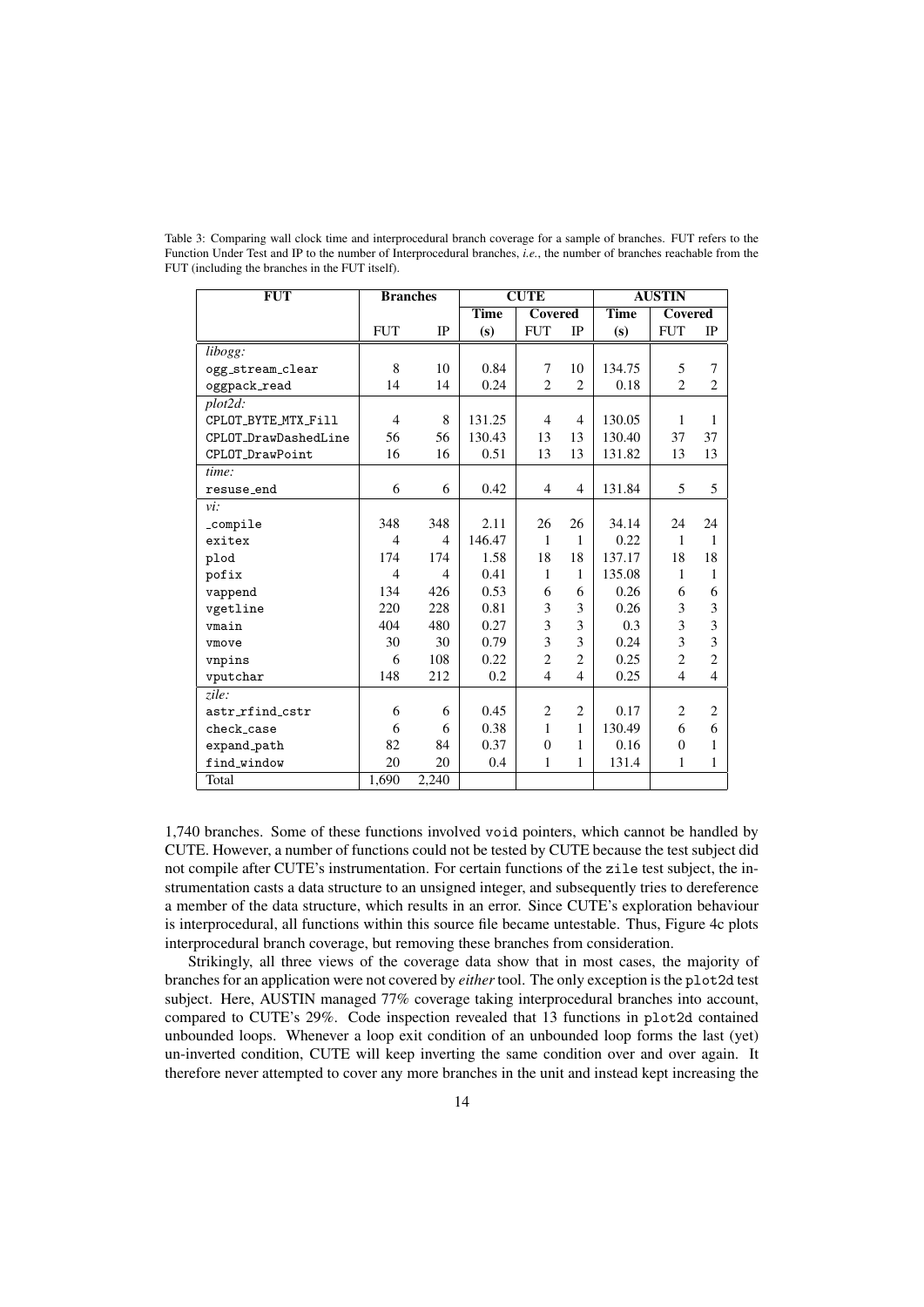```
void foo(int n, ...) {
   for(int i = 0; i < n; i++) ...
}
```
Figure 5: Example used to illustrate how unbounded loops can slow down the test data generation process, thus leading to a premature timeout after 2 minutes.

number of loop iterations by one until its timeout or iteration limit was reached. For all other subjects, coverage for either tool does not exceed 50% whatever 'view' of the data is considered. It has to be noted, however, that AUSTIN does seem to cover a higher number of the branches. When a modified path condition falls outside the supported theory of CUTE's constraint solver, unlike AUSTIN, CUTE does not try a fixed number of random 'guesses' in order to find test data. AUSTIN on the other hand will spend 10,000 attempts at covering the branch. In the worst case this is equal to performing 10,000 random searches. Nevertheless, this gives AUSTIN a higher chance of finding test data than CUTE.

Section 5 will examine in more detail if the observed results are a consequence of the techniques implemented by AUSTIN and CUTE or due to limitations of the tools. First though, the efficiency of each of the tools is examined with respect to a subset of the branches before research question 3 aims to identify where the problems were and where the challenges remain.

RQ 2: What is the relative efficiency of both tools? In order to answer this research question, a random sample of 20 functions (from the programs in Table 2) were taken and the performance of each individual tool analysed further. These functions are listed in Table 3 and comprise 1690 branches, with a further 550 reachable interprocedurally.

CUTE times out (reaching the 120 second limit) on three occasions. This is because CUTE gets stuck unfolding loops in called functions. AUSTIN times out on eight occasions. For example, the function ogg stream clear from libogg takes as input a pointer to a data structure containing 18 members, one of which is an array of 282 unsigned characters, while 3 more are pointers to primitive types. Since AUSTIN does not use any input domain reduction, it has to continuously cycle through a large input vector in order to establish a direction for the search so it can start applying its pattern moves. The second cause of timeouts was indirectly related to unbounded loops. If the number of loop iterations is controlled by an input parameter to the function under test, AUSTIN will, on average, assign a large number to this parameter. Consider the example in Figure 5.

After a random restart, AUSTIN will pick any value for n from the range of [INT\_MIN,INT\_MAX]. Assigning large values to n can slow down the overall execution of the function under test and thus increase the wall clock time of the test data generation process.

Overall the table indicates that CUTE is more efficient than AUSTIN, though the results very much depend on the function under test as well as the execution mode of CUTE. Using CUTE with an unbounded depth-first search on units containing unbounded loops (or recursion) is very inefficient. For all other functions CUTE is very efficient, in large parts due to its relatively simple constraint solver (1p\_solve) and its own internal optimization steps. These ensure calls to the constraint solver are minimized whenever possible.

AUSTIN is a prototype research tool and thus not optimized for performance. Despite this, AUSTIN terminates within a second for many functions. For the functions where AUSTIN timed out, its efficiency could have been improved by incorporating an input domain reduction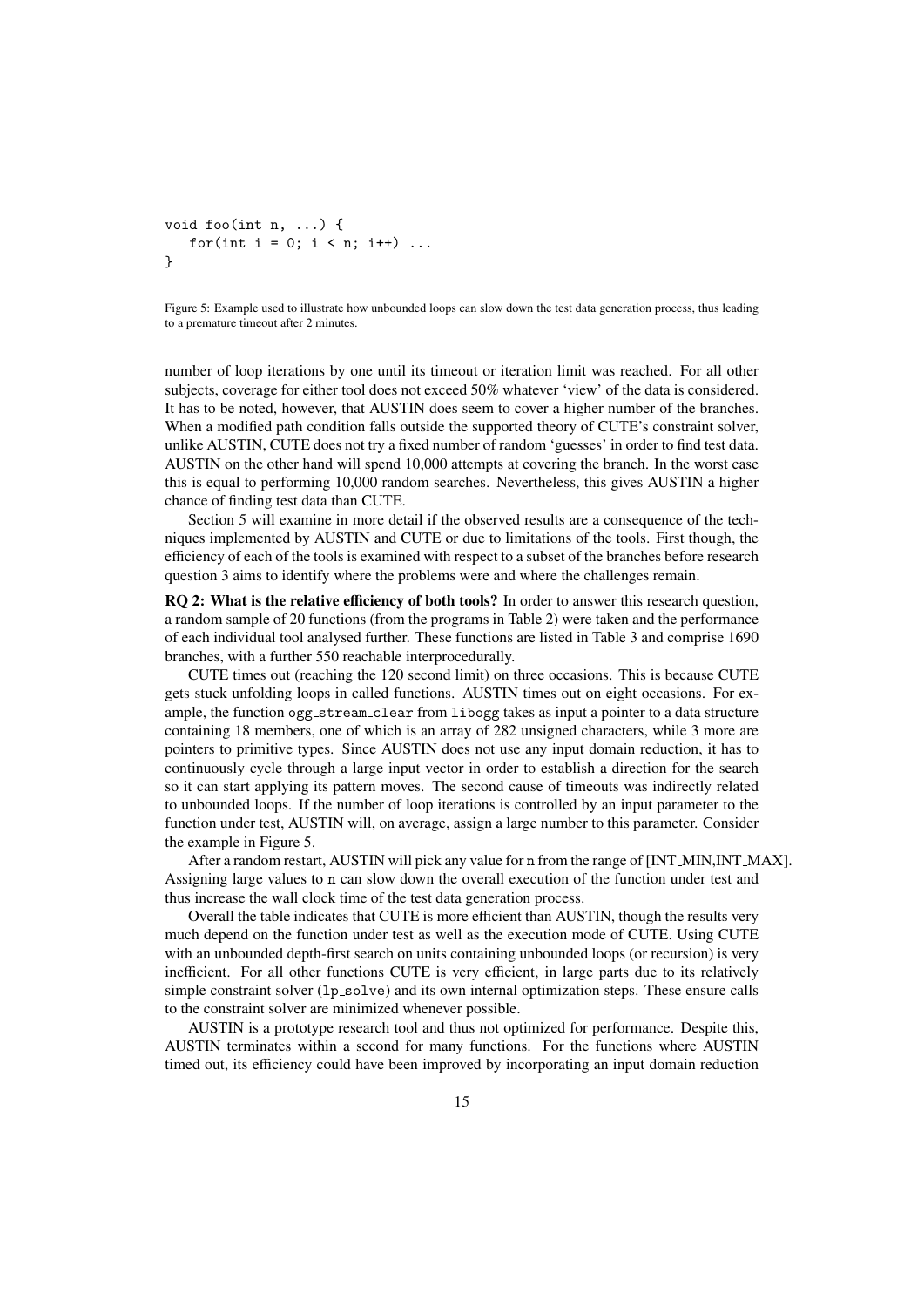```
void foo(int a) {
   if(a == 4)
     //target
}
```
Figure 6: Example used to illustrate the relative inefficiency of AUSTIN for certain branches.

as proposed by Harman *et al.* [34].

We speculate however that in general a constraint solver will be faster than the search method implemented in AUSTIN (though perhaps at the cost of effectiveness). Consider the example from Figure 6. A concolic testing tool will be very fast in achieving 100% branch coverage of the function in Figure 6, having to execute the function twice to achieve its coverage. AUSTIN on the other hand requires 7 executions of the function in order to achieve 100% branch coverage (assuming AUSTIN starts with primitives initialized to zero).

#### RQ 3: Which types of program structure did each tool fail to cover?

Table 4: Errors encountered during test data generation for the sample of branches listed in Table 3.

|                               | <b>CUTE</b> | <b>AUSTIN</b> |
|-------------------------------|-------------|---------------|
| Timeout                       | 91          | 277           |
| Aborted                       |             | 113           |
| Segmentation fault            | 419         | 180           |
| Floating point error          | 60          | 90            |
| Failed to take predicted path | 30          | n/a           |

Table 4 logs common reasons why the tools terminated abnormally for the 23 sample functions shown in Table 3.

*Segmentation faults.* CUTE terminated prematurely 419 times, and AUSTIN 180 times because of segmentation faults. These faults are the result of implicit constraints on pointers (*i.e.*, missing guarding statements) and a consequence of assigning 'bad' values to input parameters. Consider the example in Figure 7 (taken from libogg). The variable vals is an indication of the number of elements in the array b. If this relationship is not observed during testing, *e.g.* by assigning *NULL* to b and setting vals > 0, the program will crash with a segmentation fault.

*Floating point exceptions.* Another cause of system crashes for both tools were floating point exceptions. The IEEE 754 standard classifies 5 different types of exceptions: invalid operation; division by zero; overflow; underflow; inexact calculation.

During the sample study CUTE raised 60 floating point exceptions and AUSTIN 90. The signal received for both tools was *S IGFPE*, which terminates the running process. Code inspection revealed that in all cases the cause of the exception was a division by zero error. This is not surprising since all primitive inputs are initialized to zero by both tools.

*Unhandleable functions.* Out of all functions considered during the main study, 46 could not be tested by both tools and an additional 138 not by CUTE because of unhandled input types. AUSTIN, for example, initializes void pointers to *NULL* and does not attempt to assign any other value to them. CUTE cannot handle such pointers at all, and generates an undefined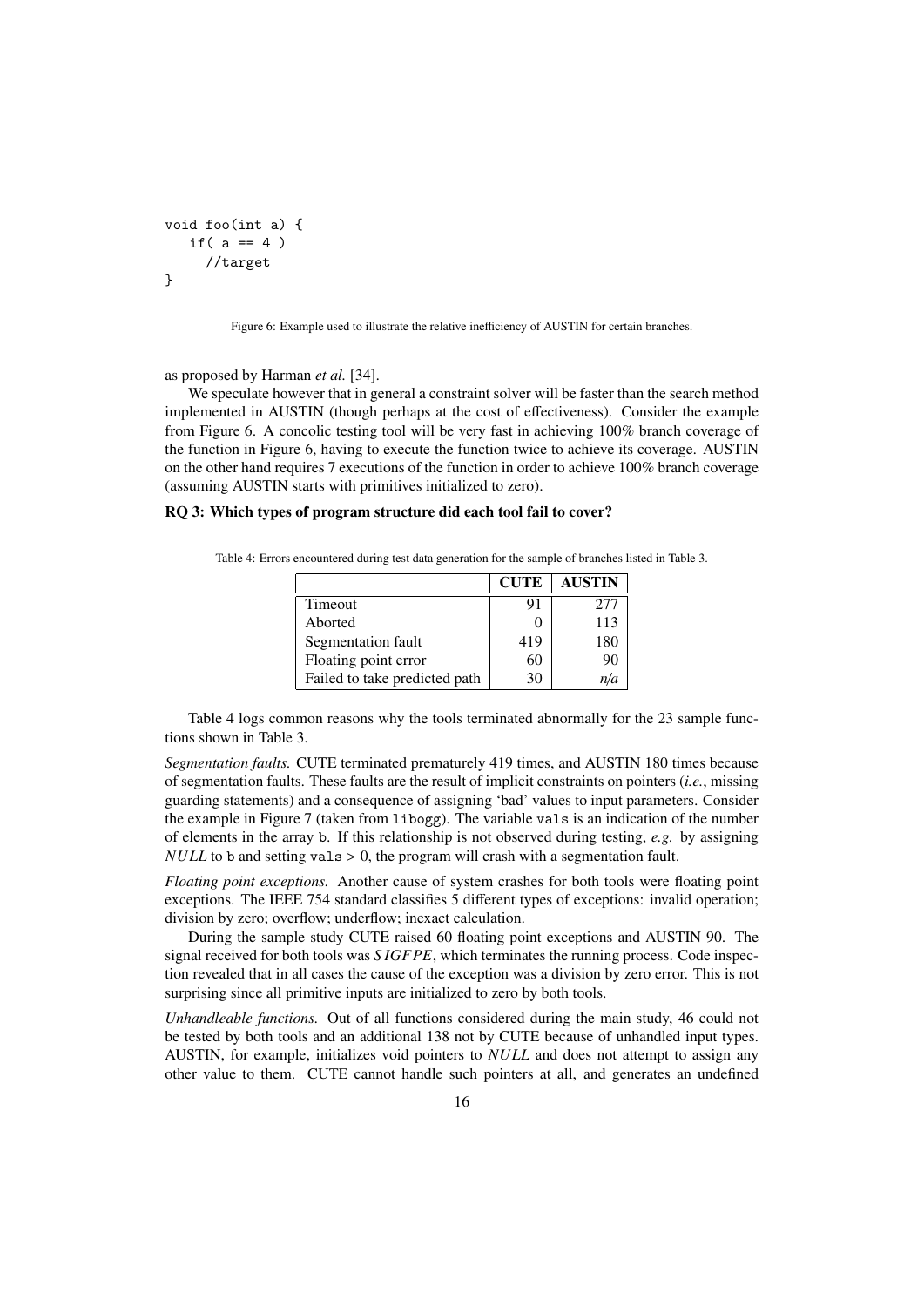```
void
cliptest(unsigned long *b,int vals,...) {
  ...
  for(i=0;i<vals;i++)
    oggpack_write(&o,b[i],bits?bits:ilog(b[i]));
  ...
}
```
Figure 7: CUTE and AUSTIN require a human to write preconditions to functions. This can be a laborious task, especially in the context of function calls made from within the function under test. This examples illustrates the need for tools to be able to infer simple preconditions, such as *NULL* pointer checks, in order to avoid program crashes, from which neither CUTE nor AUSTIN can recover.

\_cu\_\_unhandledInputType call. It is not clear what would be a good strategy for setting such pointers. Source code analysis may be required to determine the possible data types.

A similar problem to void pointers can be observed with the va\_list type, allowing variable length argument functions in C. This type is essentially a linked list container and the data types of the data items cannot always be established a priori. An implementation issue is also related to variable argument lists. A call to \_\_builtin\_va\_arg in the version of the glibc library, takes the data type:

\_\_builtin\_va\_arg(marker, mytype)

as its second parameter. CIL transforms such calls into an internal representation of

\_\_builtin\_va\_arg(marker, sizeof(mytype), &x);

where x is a variable of mytype. When printing the source code from CIL, the printer will try to print the original code. Due to the code simplification transformations used, the internal CIL form is printed instead, causing a compilation error.

Out of all available functions in the preprocessed C code, 19 had a function pointer as one of their formal parameters. This is another input type that causes problems for both CUTE and AUSTIN. Currently the tools lack the infrastructure to either select a matching function from the source code, or, to generate a stub which matches the function signature. One way to address the problem would be to manually supply the address of a function, but then the test data generation process would not be fully automated.

A special case exists for AUSTIN when a function pointer is declared as a member of an input data structure. AUSTIN treats such members like any other pointer and will assign *NULL* or a block of newly allocated memory to the pointer during input initialization. Of course this will crash the program as soon as the application attempts to use the function pointer.

Another implementation related drawback for both CUTE and AUSTIN  $<sup>1</sup>$  is the failure to</sup> handle bitfields in input data structures. Both tools use the address of variables during input initialization (see the example in Figure 8), and thus attempt to take the address of a bitfield when generating inputs. This is, of course, not possible and results in the gcc compilation error "cannot take address of bit-field 'bf' ".

<sup>&</sup>lt;sup>1</sup>This has been fixed in the current version of AUSTIN so that it now supports bitfields.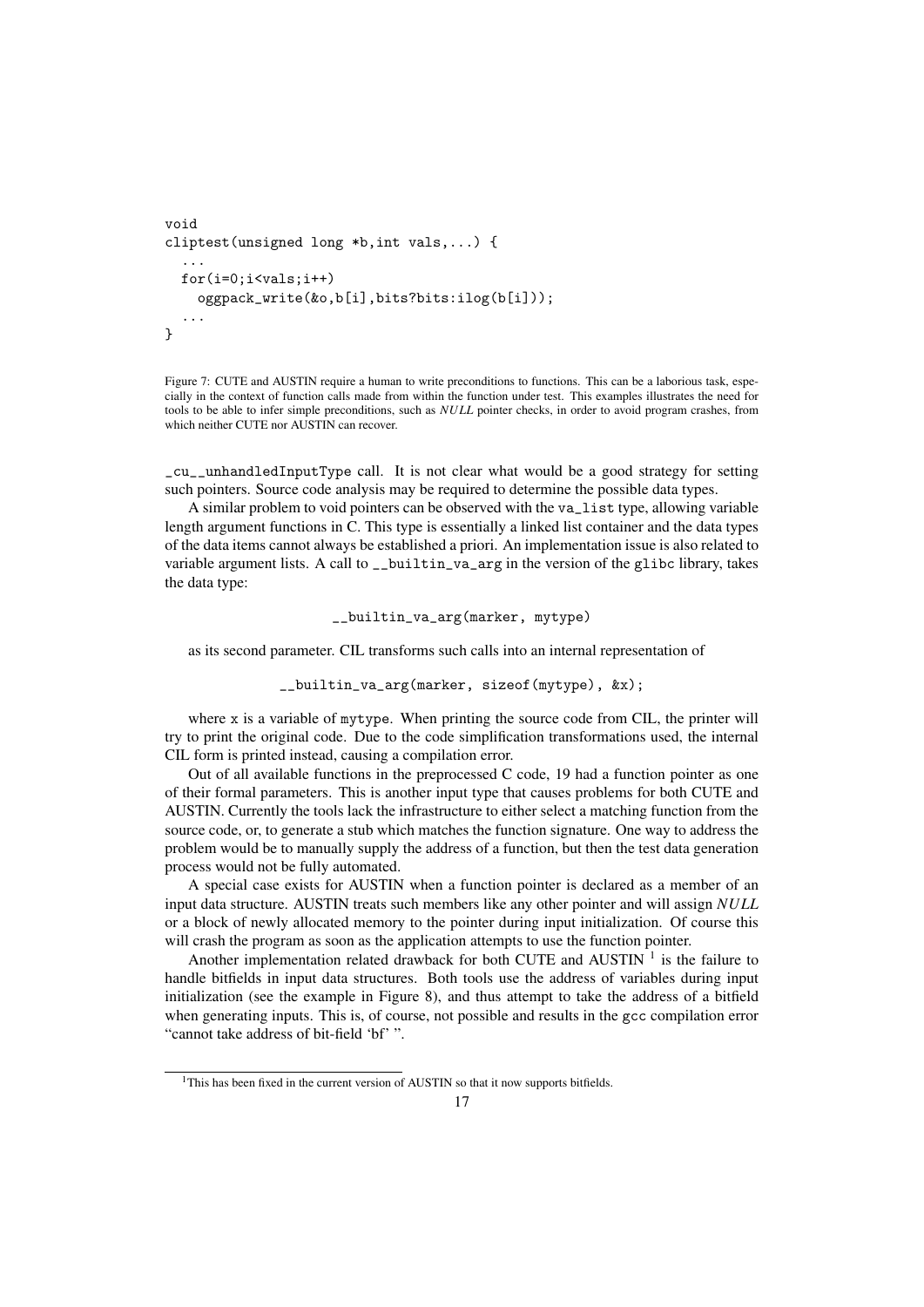```
typedef struct mystruct {unsigned int bf : 5;}
mystruct;
//CUTE / AUSTIN:
_IUInt(
 (unsigned long)&(((struct mystruct*)maddress)->bf));
```
Figure 8: Example used to illustrate that CUTE and AUSTIN cannot handle code which contains bitfields.

Many real world programs contain some form of file I/O operation. Yet neither tool fully supports functions whose parameter list contains a pointer to a file structure. During this study, the FILE data structure contained incomplete type information in the accessible source code, and thus neither tool had the information required to instantiate such inputs. Even if all the type information had been available, the tools would not have been able to generate 'valid' inputs. This is because each member of the data structure has a semantic meaning. Therefore it would not make sense to populate it with random values. The same applies to any \_IO\_FILE data structure (*e.g.* as used by stderr or stdout). Populating these with arbitrary values will likely result in nothing more than program crashes, or extensive testing of error handling procedures.

*CUTE-specific issues.* During the study, CUTE failed to cover branches for the following reasons. As explained in our experimental setup, only the source file containing the current function under test was instrumented. Any other source files of the program remained untouched, and thus formed a 'black box' library as far as CUTE was concerned. Black box functions (system or application specific) influence CUTE's effectiveness in two ways.

Return values from black box functions cannot be represented symbolically and are thus treated as constants in a path condition where applicable. The underlying assumption is that their value remains unchanged over successive iterations with similar inputs. If this is not the case, successive executions may not follow the sub-path predicted by CUTE (which results in CUTE aborting its current search, reporting "... CUTE failed to take the predicted path", and restarting afresh).

Worse still, formal parameters of the function under test may be passed by reference to a black box function which, in turn, modifies their value. Since CUTE cannot be aware of how these inputs may change, it is likely that solutions generated by CUTE do not satisfy the real path conditions and thus also result in prediction errors by CUTE.

An illustrative example can be found in the time program, involving the function gettimeofday, which populates a data structure supplied as input parameter to the function. While CUTE attempts to set members of this structure in order to evaluate the predicate shown in Figure 9 with a true outcome, any values of the data structure are overridden before reaching the predicate. A weakness of CUTE is that it fails to recognize the indirect assignment to the input data structure via the function gettimeofday. A better approach would be to assume any pointer passed to an uninstrumented piece of code may be used to update blocks of memory reachable through that pointer.

One of the claimed strengths of concolic testing is its ability to overcome weaknesses in constraint solvers by simplifying symbolic expressions so they can be handled through existing theories. The light-weight solver used by CUTE requires many such simplifications. CUTE only handles additions, subtractions, (side effect free) assignments and linear multiplication state-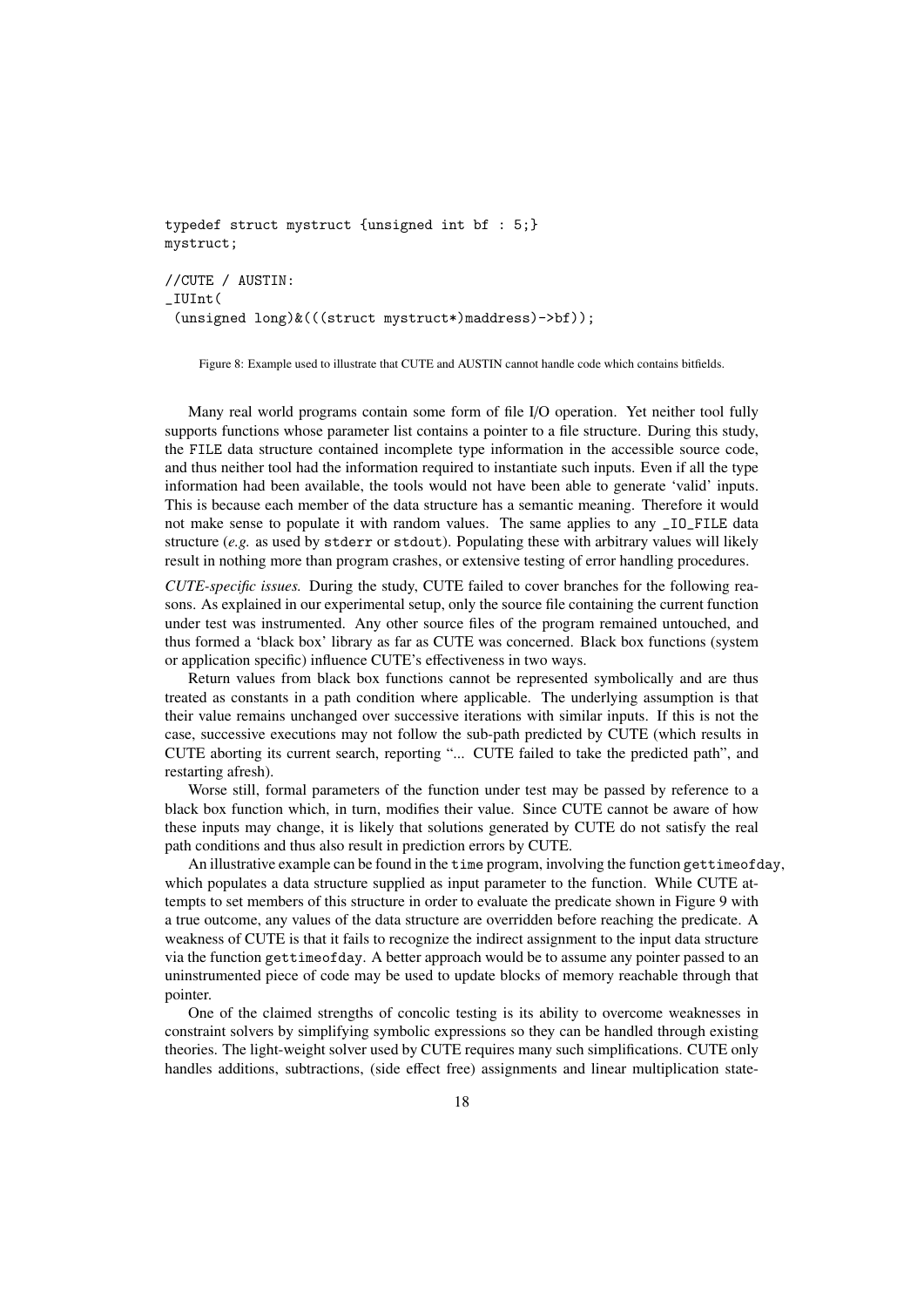```
resuse_end (pid_t pid, RESUSE *resp) {
 ...
 gettimeofday (&resp->elapsed,(struct timezone *) 0);
 ...
 if (resp->elapsed.tv_usec < resp->start.tv_usec)
  //target
}
```
Figure 9: Example used to illustrate how black box function calls can inhibit dynamic symbolic execution based techniques.

```
BOOL CPLOT_DrawDashedLine(...,const int x, ...
  const int to_x,
  const int to_y, \ldots) {
  ...
  if( to_x - x == 0 ) {
    for(row=y; row<=to_y; row++){ ... }
    return TRUE;
  }
  //CODE NEVER EXECUTED BY CUTE
}
```
Figure 10: Example used to illustrate how CUTE can get stuck unfolding loops when used with an unbounded depth-first exploration strategy.

ments symbolically. Non-linear expressions are approximated as described in Section 2.1, while all other statements (*e.g.* divisions) are simply ignored (in symbolic terms). Inspection of the source code for the different programs revealed that path conditions become very quickly dominated by 'constant' values due to the nature of operations used in the code. The lack of symbolic information means inverted constraints quickly become infeasible within the given path condition. Thus CUTE is restricted in the number of execution paths it can explore.

Finally CUTE failed to cover certain branches because of an unbounded DFS (CUTE's default mode), which resulted in CUTE unfolding unbounded loops, without ever attempting to cover any alternative branches in the code. Consider the example in Figure 10, taken from the plot2d program. The first predicate if  $($  to\_x - x = 0  $)$  is satisfied by default (all primitive inputs are instantiated with equal values). The unbounded loop contained within the if statement ensures CUTE has an unlimited number of paths to explore before returning. Any code following the if statement is never explored, even though it makes up the bulk of the function.

The function exitex highlighted an interesting behaviour in CUTE. Its input space consists of two integer variables, one a global parameter and the other a formal parameter. The body of the function is shown in Figure 11.

In the first iteration, both i and failed will be 0. This means the function \_exit is called with a value of 0, the status code for EXIT\_SUCCESS. The \_exit function terminates the running process and exits with the supplied status code. Since it indicates no error, it does not get caught by the registered signal handlers. CUTE however terminates before it can save its branch history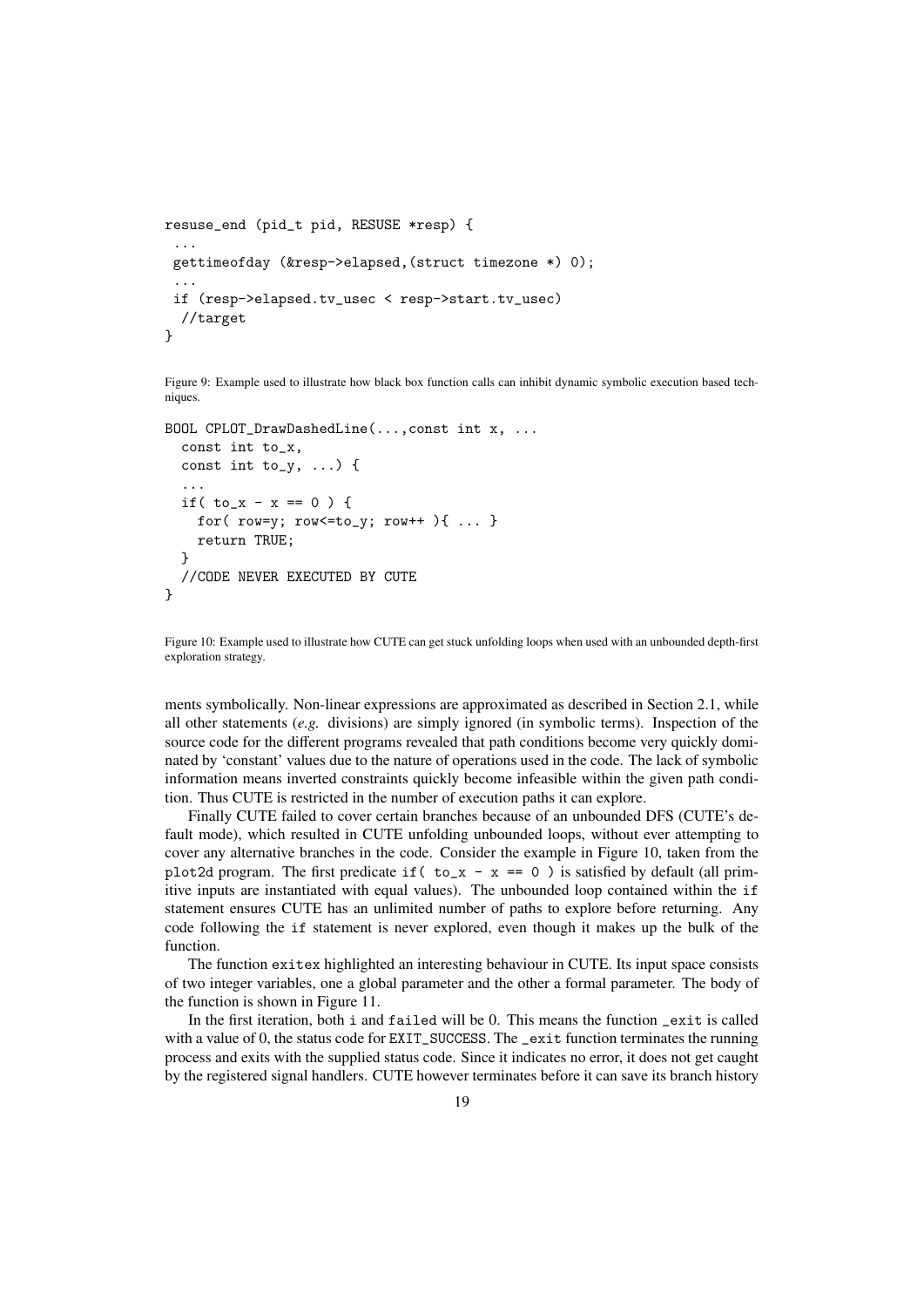```
int exitex(int i) {
   if (failed != 0 && i == 0)
      i = failed;
   _exit(i);return 0;
}
```
Figure 11: Example of a function which causes CUTE to run until its iteration budget has been exhausted.

(of what has been covered) to a file for subsequent iterations. CUTE's constraint solver can easily find a solution to the constraint failed  $!= 0$  &&  $i == 0$  and thus CUTE is left with an infinite amount of feasible branches and continues to run until its iteration limit is reached. However, the true branch of the if statement in Figure 11 will not be covered by CUTE in the process.

*AUSTIN-specific issues.* Search based testing is most effective when the fitness landscape used by an algorithm provides ubiquitous guidance towards the global (maximum) minimum. As discussed in Section 2.2, a landscape containing plateaus often reduces a guided search to a random search in an attempt to leave a flat fitness region. The 'shape' of the fitness landscape primarily depends on the fitness function used to evaluate candidate solutions (test cases).

Data dependencies between variables are a major contributor to plateaus in a fitness landscape, best illustrated by the flag problem [35]. While work has been done to tackle this problem, no standardized approach exists for including such information in the fitness computation. The fitness function used by AUSTIN does not explicitly consider any data dependencies.

The test subjects used during the empirical study contained many predicates exhibiting flag like properties, introducing spikes and plateaus into the fitness landscape. Consider the example shown in Figure 12 (taken again from plot2d), where the predicate depends on a function returned flag. When a flag only has relatively few input values which make it adopt one of its two possible values, it will be hard to find such a value [36].

For the above example, a random strategy of setting the input (and its members) to *NULL* or non-*NULL* will have a good chance of reaching the bulk of the body from CPLOT\_BYTE\_MTX\_Fill. The code snippet was chosen not to illustrate the problem of function assigned flags, but to highlight another problem in AUSTIN's strategy. While symbolic information is collected across function calls, AUSTIN only computes intraprocedural control flow information. In order to take the false branch of the first if statement in CPLOT\_BYTE\_MTX\_Fill, execution needs to follow the false branches of both conditionals in CPLOT\_BYTE\_MTX\_isNull. The false branch shown in CPLOT\_BYTE\_MTX\_Fill is not control dependent on the predicates in the function CPLOT\_BYTE\_MTX\_isNull, and thus AUSTIN will not attempt to modify dst. AUSTIN's pointer rules (shown in Table 1) can only be applied to critical branching nodes (Section 2.2).

During the sample study, AUSTIN reached its runtime limit 9 times while attempting coverage of a function. No input domain reduction was used, and thus at times AUSTIN had to optimize large input vectors. In the worst case, it has to execute a function *at least* 2 ∗ *n*+1 times to cover a target branch, where *n* is the size of the input vector. Previous work [34] has shown that reducing the search space for an AVM significantly improves its efficiency. When efficiency and a runtime limit are linked, it has an impact on the effectiveness of the search.

AUSTIN reported an abnormal termination of the program in 113 runs during the sample study. This does not mean having executed the abort function, but rather that the program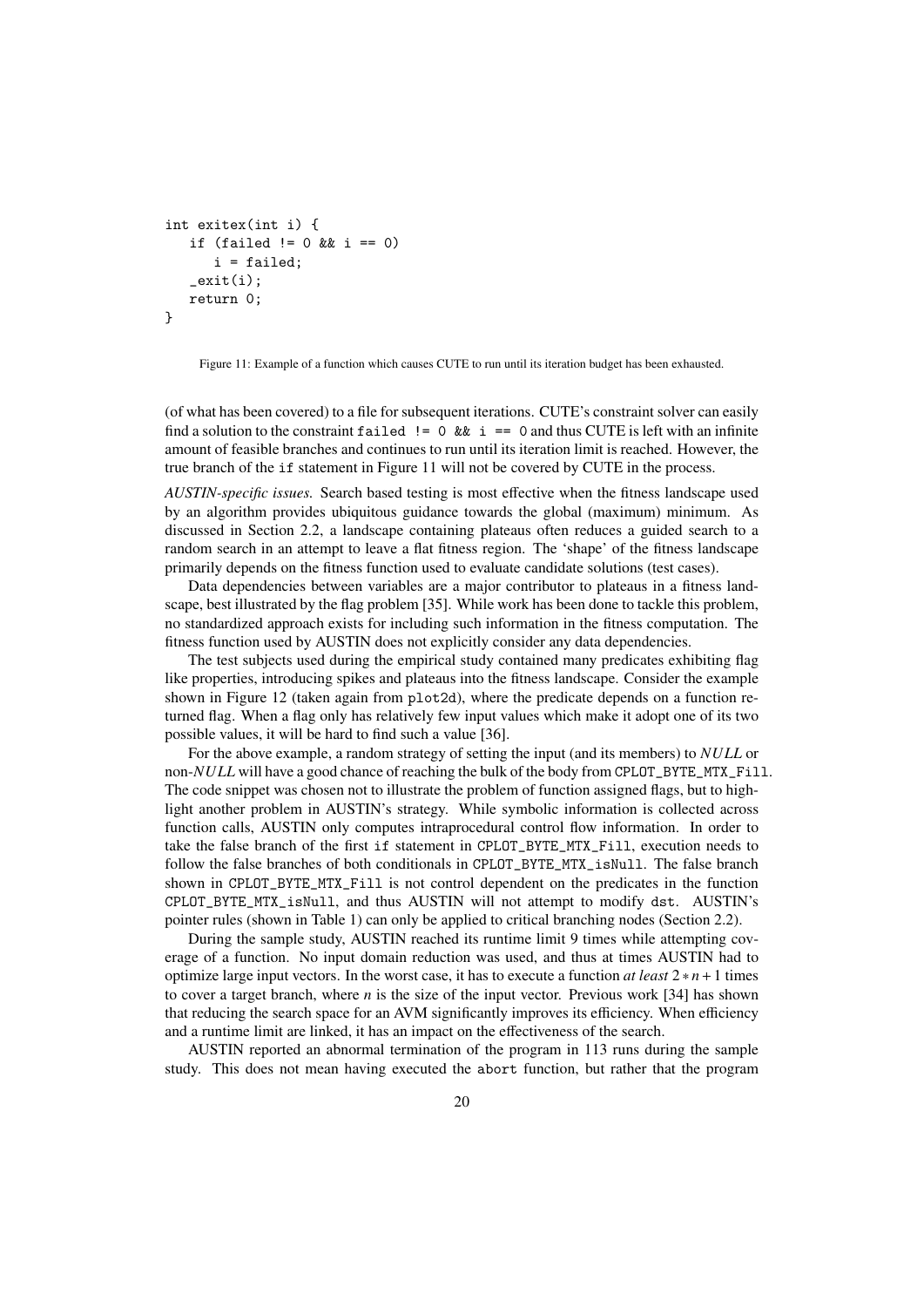```
BOOL
CPLOT_BYTE_MTX_isNull(CPLOT_structByteMatrix *M)
{
  if( !M )
    return (1);
  if( M->data == ((void *)0) )
    return (1);
  return (0);
}
BOOL
CPLOT_BYTE_MTX_Fill(CPLOT_structByteMatrix *dst,
{
   ...
   if( CPLOT_BYTE_MTX_isNull( dst ) )
      return 0;
   //TARGET BRANCHES NEVER EXECUTED BY AUSTIN
}
```
Figure 12: Example used to demonstrate how function assigned flags cause problems for AUSTIN.

under test returned an unrecognised error code. Twenty three of these were caused by passing an unrecognised status code to an exit function, propagated through by inputs from the function under test. The remainder were triggered by longjmperror, which aborts a program. An execution environment is saved into a buffer by a call to setjmp. The longjmp command enables a program to return to a previously saved environment. The longjmperror is raised if the environment has been corrupted or already returned.

## 5. Tool vs Technique

It is important for different test data generation techniques, developed within different research communities, to be compared against each other. In order to perform such a comparison one needs tools which implement the different techniques. Yet, whenever one seeks to compare two different techniques, as is the case in this paper, one has to consider whether one is comparing the tools rather than the techniques implemented by the tools. The following section attempts to distinguish between shortcomings of a test data generation technique and its implementation, based on the findings in answering RQ3 (*Which types of program structure did each tool fail to cover?*).

## *5.1. Search Based Testing*

Investigation of RQ3 revealed that search based testing suffered greatly from the 'flat fitness landscape' problem. When the fitness function produces the same fitness value for many different inputs (to the program), the fitness landscape will contain plateaus. These offer no guidance for the search algorithm and thus deteriorate a guided search into a random search. The problem is most acute in the presence of flag variables [37]; variables that can only take on one of two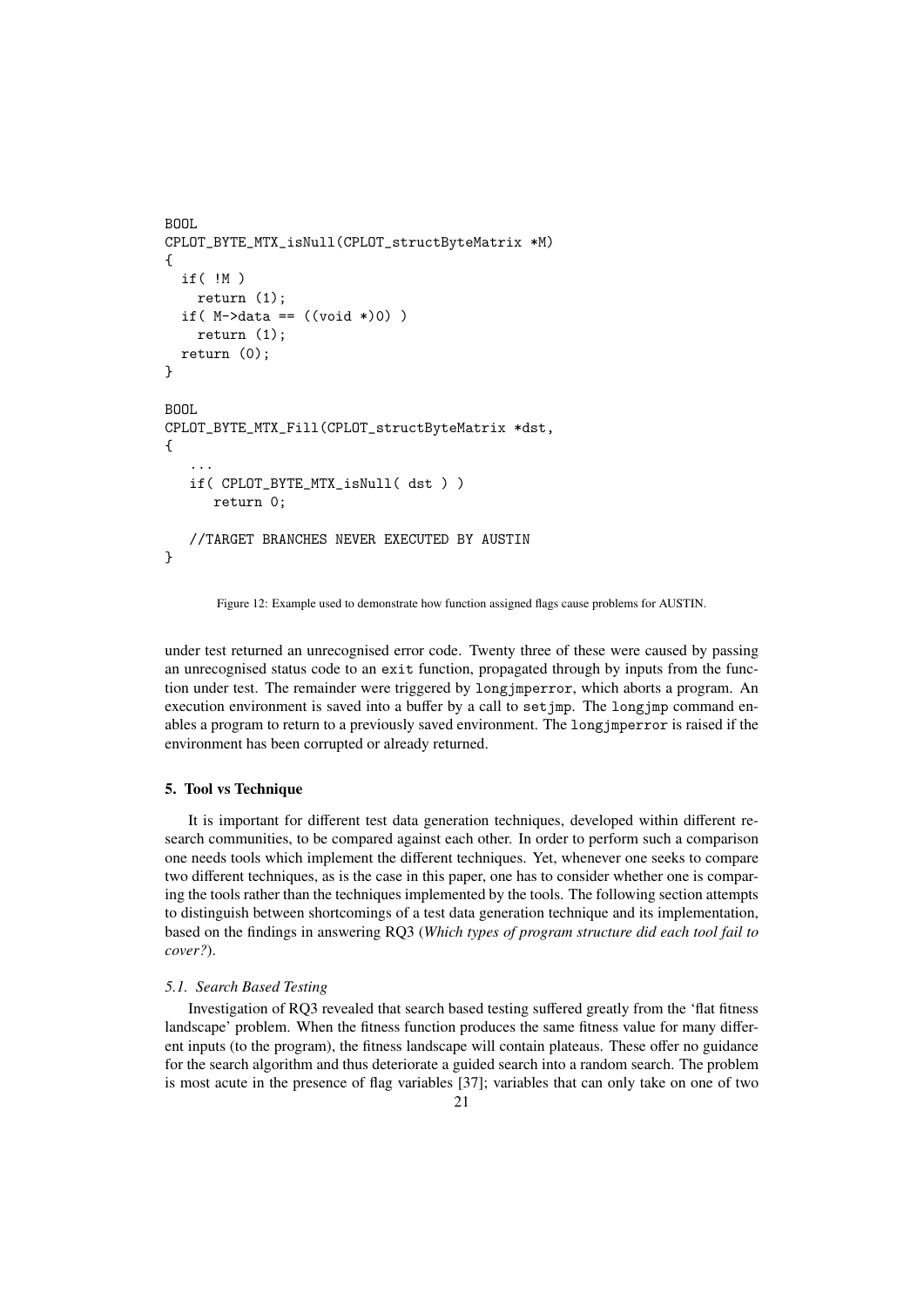values. Function returned flags (such as the example shown in Figure 12) were found to be particularly common. Many authors have worked on the flag problem [38, 39, 40, 41] in the context of search based test data generation. Wappler *et al.* [36] were the first to address the problem of function assigned flags by proposing a testability transformation [41]. Such transformations are independent of the underlying (search based) test data generation technique. While the testability transformation for function assigned flags has been shown to work on small examples, the feasibility of using such a transformation on medium to large scale, real world software has yet to be demonstrated. Furthermore, the transformation as proposed by Wappler *et al.* is not directly applicable to function assigned flags which depend on pointers, as is the case in Figure 12. This is because the testability transformation relies on similar branch distance calculations to the ones described in Section 2.2. However, as previously explained, branch distances over physical pointer addresses do not usually give rise to useful information for test data generation.

Another well known problem for search based testing are rugged fitness landscapes. In general the AVM works best on concave (up or down) functions with few local optima. While the random restart strategy described in Section 2.2 is designed to overcome local optima, the AVM will deteriorate more and more to a random (and thus an inefficient) search as the number of local optima increases. The fitness landscapes encountered for the different test subjects displayed some characteristics of a rugged landscape, though overall the problem of flat fitness landscapes was much more common.

In summary, more research is required to integrate landscape analysis into search based testing. Besides such landscape analyses, the search based community also needs to address the problem of generating input values for the following types:

- union Currently there is no mechanism to track which member of a union is required in order to cover a particular target branch.
- void \* Void pointers are a commonly used feature in C programs, yet they present a big challenge to search based testing, because there is no analysis of the data types a void pointer may get cast to.
- vararg Variable argument length lists present similar problems to void pointers for search based testing, in that required type information is missing.

#### *5.2. Dynamic Symbolic Execution*

One of the biggest problems with dynamic symbolic execution based techniques is deciding on a good path exploration strategy. In its default mode, CUTE uses an unbounded depth-first search. As the graphs in Figure 4 indicate (and the example in Figure 10 illustrates) this may be suboptimal. Choosing an adequate bound however, may not always be straightforward, especially if the unit under test contains many function calls. Further, Burnim and Sen [5] have shown that even a bounded depth-first path exploration is still inferior to other path exploration strategies. Other authors have also considered alternative approaches [42], though finding a (universally) good strategy remains an open problem.

A related problem is the well known path explosion problem in symbolic execution based techniques. CUTE reports the level of branch coverage it achieves, but in fact tries to explore all feasible execution paths (up to a specified length if one restricts its depth-first search). The problem of infinitely many paths has already been described. Many functions however contain a limited, yet very large number of feasible paths, and therefore the technique implemented in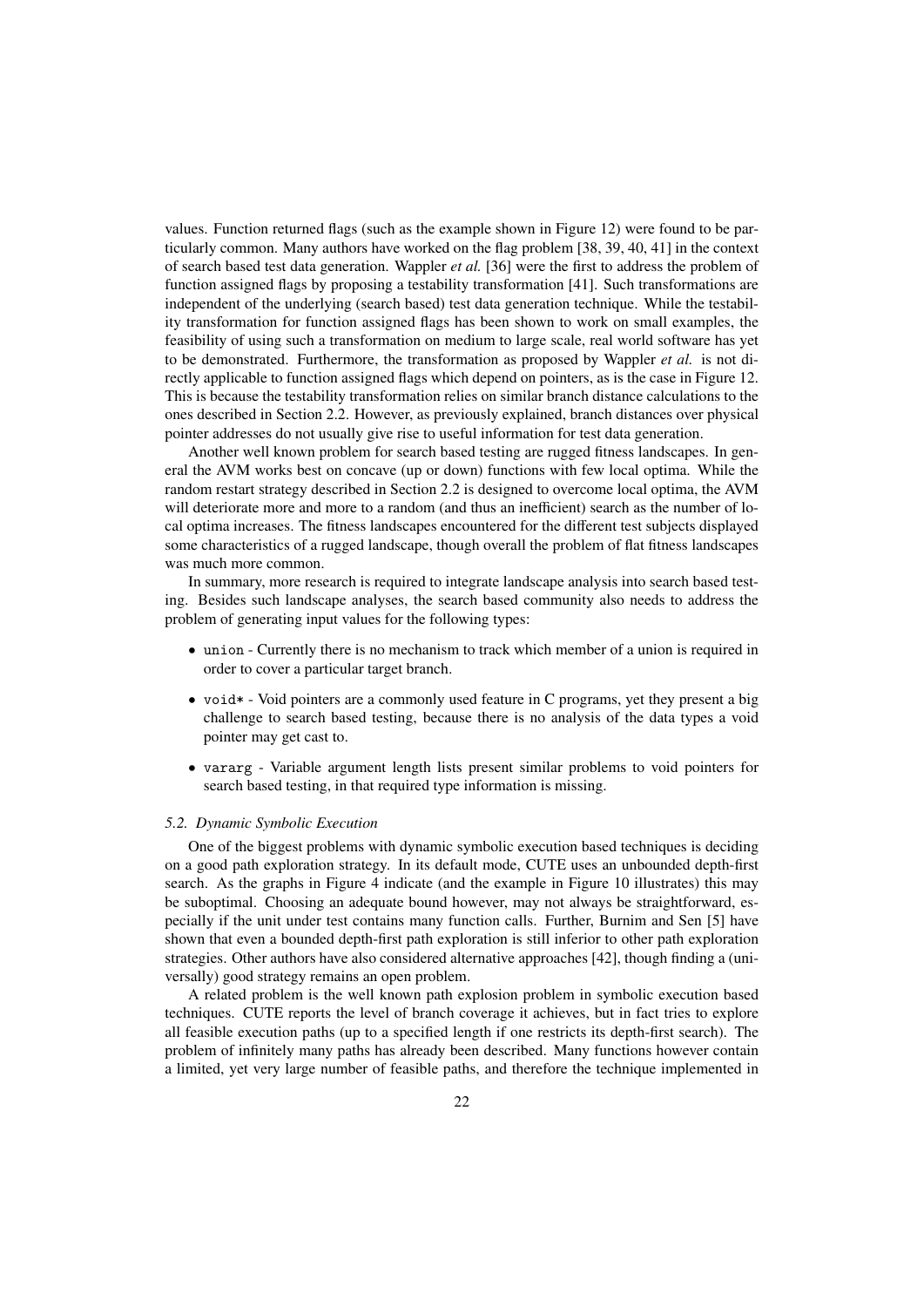CUTE cannot achieve high levels of coverage in a practical amount of time, even if all other implementation related details described in Section 4.3 could be addressed.

Finally, many of the problems listed in answer to RQ3 (*Which types of program structure did each tool fail to cover?*) could be solved by improving and refining the implementation of concolic testing in CUTE. In particular, if CUTE would be extended to handle more arithmetic operations, its effectiveness could be greatly increased. What impact a more advanced symbolic executor would have on the efficiency of CUTE remains an open question. Two other main deficiencies in CUTE remain. Support for strings and floating point operations. Other dynamic symbolic execution tools such as Pex [4] already support constraints over strings, and work is under way to develop constraint solvers for symbolic execution which support constraints over floating point variables [43].

## 6. Threats to Validity

Any attempt to compare two different approaches faces a number of challenges. It is important to ensure that the comparison is as fair as possible. Furthermore, the study presented here, as we are comparing two widely studied approaches to test data generation, also seeks to explore how well these approaches apply to real world code. Naturally, this raises a number of threats to the validity of the findings, which are briefly discussed in this section.

The first issue to address is that of the *internal validity* of the experiments, *i.e.*, whether there has been a bias in the experimental design that could affect the obtained results. One potential source of bias comes from the settings used for each tool in the experiments and the possibility that the setup could have favoured or harmed the performance of one or both tools. In order to address this, default settings were used where possible. Where there was no obvious default (*e.g.* termination criteria), care was taken to ensure that reasonable values were used, and that they allowed a sensible comparison between performance of both tools.

Another potential source of bias comes from the inherent stochastic behaviour of the metaheuristic search algorithm used in AUSTIN. The most reliable (and widely used) technique for overcoming this source of variability is to perform tests using a sufficiently large sample of data. In order to ensure a large sample size, experiments were repeated 30 times. Due to the stochastic nature of some of the test subjects in the study, experiments were also repeated 30 times for CUTE, so as not to bias the results in favour of the AUSTIN tool.

A further source of bias includes the selection of the programs used in the empirical study, which could potentially affect its *external validity*; *i.e.*, the extent to which it is possible to generalise from the results obtained. The rich and diverse nature of programs makes it impossible to sample a sufficiently large set of programs such that all the characteristics of all possible programs could be captured. However, where possible, a variety of programming styles and sources have been used. The study draws upon code from real world open source programs. It should also be noted that the empirical study drew on over 700 functions comprising of over 14,000 branches, providing a large pool of results from which to make observations.

The data were collected and analysed in three different ways; taking into account coverage in the FUT only, interprocedural coverage and removing functions that CUTE could not handle from the sample. No matter which analysis was conducted, the results always showed a consistently poor level of coverage. Nevertheless, caution is required before making any claims as to whether these results would be observed on other programs, possibly from different sources and in different programming languages. As with all empirical experiments in software engineering, further experiments are required in order to replicate the results here.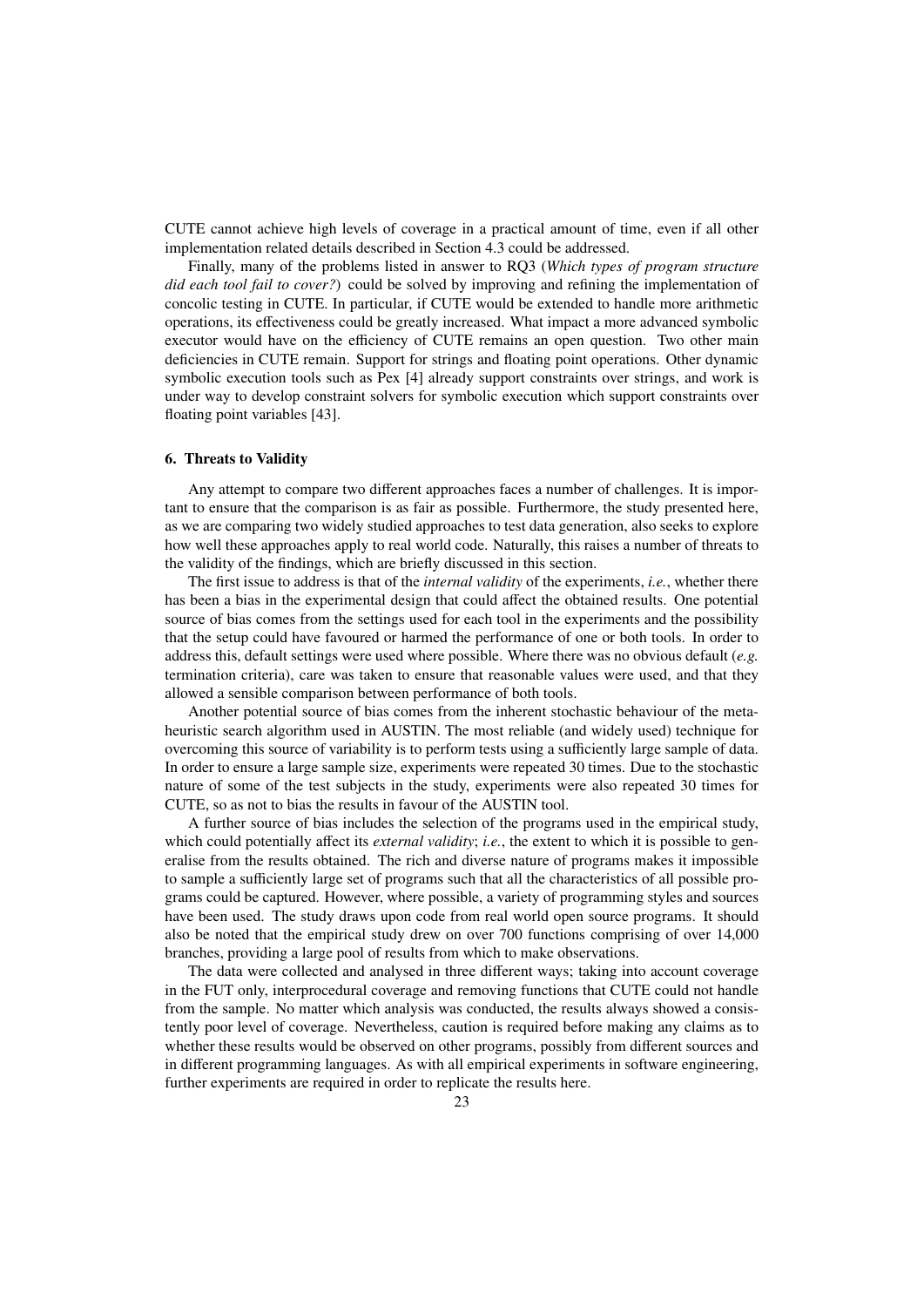## 7. Related Work

There have been several tools developed using Directed Random Testing. The first tool was developed by Godefroid *et al.* [2] during their work on directed random testing and the DART tool. Unlike CUTE, DART does not attempt to solve constraints involving memory locations. Instead, pointers are randomly initialized to either *NULL* or a new memory location. DART does not transform non-linear expressions either and simply replaces the entire expression with its concrete value. Cadar and Engler independently developed EGT [3]. EGT starts with pure symbolic execution. When constraints on a programs input parameters become too complex, symbolic execution is paused and the path condition collected thus far instantiated with concrete inputs. Runtime values are then used to simplify symbolic expressions so that symbolic execution can continue with a mix of symbolic variables and constants. CREST [5] is a recent opensource successor to CUTE. Its main difference to CUTE is a more sophisticated, CFG based, path exploration strategy.

Pex [4] is a parametrized unit testing framework developed by Microsoft. Contrary to the majority of structural testing tools, it performs instrumentation at the .NET intermediate language level. As a result it is able to handle all 'safe' .NET instructions and can also include information from system libraries. Pex can be fully integrated into the Visual Studio development environment. Its tight coupling with the .NET runtime also allows it to handle exceptions, *e.g.* by suggesting guarding statements for objects or preconditions to functions.

Several tools have also been developed for search based testing. ET-S, developed by Daimler [21], uses evolutionary algorithms to achieve various coverage types, including path, branch and data flow coverage. IGUANA [44] is a tool developed for researchers, and incorporates different search approaches, as well as an API for the development of different objective functions. The eToc tool [22], implements an evolutionary strategy for JAVA classes. The tool evolves sequences of method calls in order to achieve branch coverage.

Xie *et al.* [45] were the first to combine concolic and search based testing in a framework called EVACON, which aims to maximize coverage of JAVA classes using both eToc and jCUTE, a JAVA version of CUTE [46].

There have been a number of previous empirical studies involving concolic and search based approaches.

Burnim and Sen [5] considered different search strategies to explore program paths in concolic testing and evaluated their findings on large open source applications including the Siemens benchmark suite [47], grep [48], a search utility based on regular expressions, and vim [49], a common text editor. An extended version of CUTE [31] has also been applied to the vim editor. Since its introduction, DART has been further developed and used in conjunction with other techniques to test functions from real world programs in an order of magnitude of 10,500 LOC [50, 32]. Concolic testing has also been used to search for security vulnerabilities in large Microsoft applications as part of the SAGE tool [33].

Studies in search based software testing have largely involved small laboratory programs, with experiments designed to show that search based testing is more effective than random testing [20, 21]. There are comparatively fewer studies which have featured real world programs; those that have, considered only libraries [22] or parts of applications [23] in order to demonstrate differences between different search based approaches.

The present paper complements and extends this previous work. It is the first to compare both approaches on the same set of non-trivial real world test subjects, without the need to modify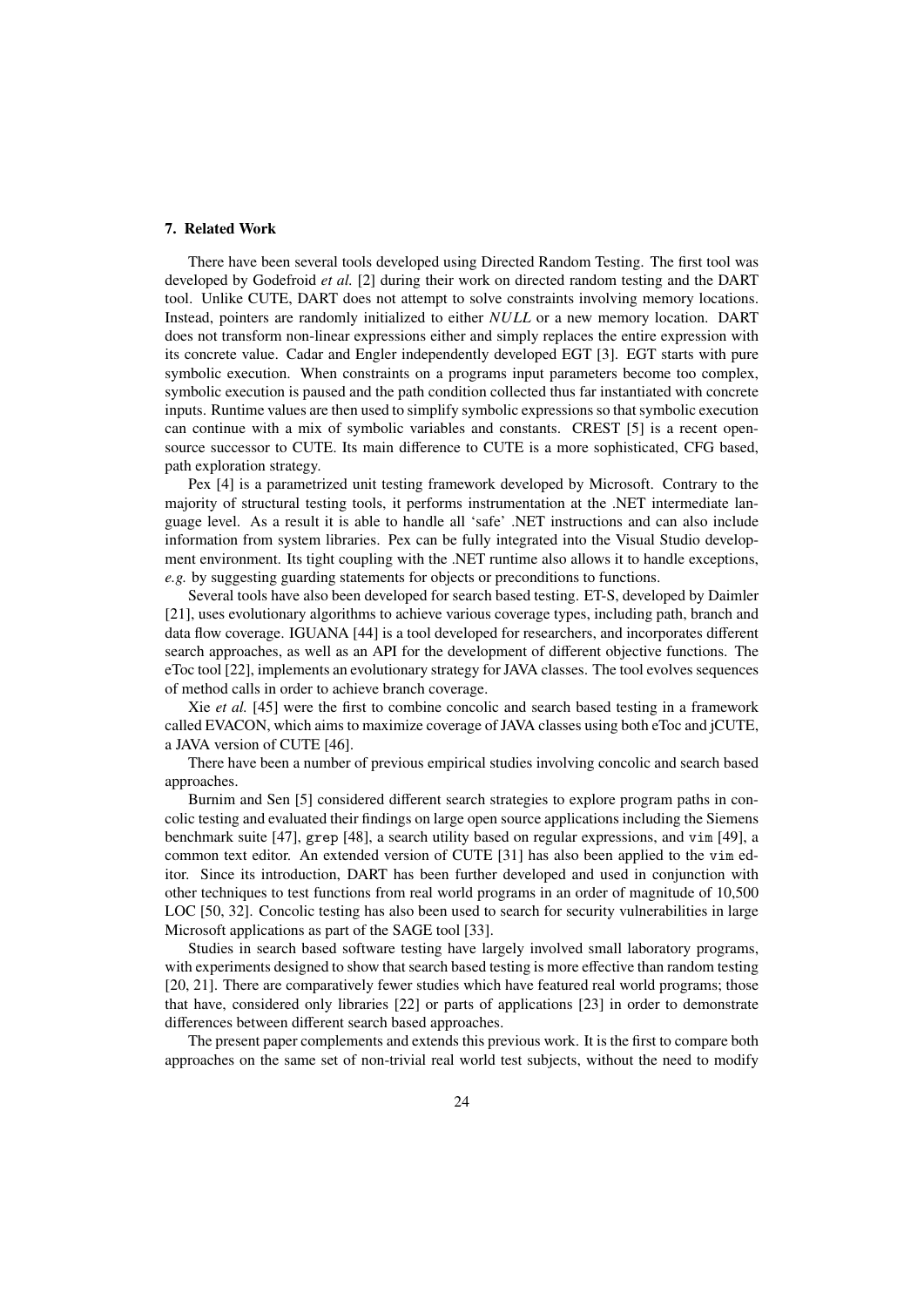them in order to enable the application of test data generation tools. It is also the largest study of search based testing by an order of magnitude.

## 8. Conclusions

This paper has investigated the performance of two approaches to automated structural test data generation, the concolic approach embodied in the CUTE tool, and the search based approach implemented in the AUSTIN tool. The empirical study centred on five complete open source applications. The results show that both tools faced many challenges, with neither covering more than 50% of the branches in each application's code. A notable exception is the plot2d program for which AUSTIN achieves 77% coverage. The paper presents an analysis of the problems encountered by both tools, and aims to separate the shortcomings of each tool from its underlying technique.

#### 9. Acknowledgments

Kiran Lakhotia is funded by EPSRC grant EP/G060525/1. Phil McMinn is supported in part by EP-SRC grants EP/G009600/1 (Automated Discovery of Emergent Misbehaviour) and EP/F065825/1 (REGI: Reverse Engineering State Machine Hierarchies by Grammar Inference). Mark Harman is supported by EPSRC Grants EP/G060525/1, EP/D050863, GR/S93684 & GR/T22872 and also by the kind support of Daimler Berlin, BMS and Vizuri Ltd., London.

- [1] K. Sen, D. Marinov, G. Agha, CUTE: a concolic unit testing engine for C, in: ESEC/SIGSOFT FSE, ACM, 2005, pp. 263–272.
- [2] P. Godefroid, N. Klarlund, K. Sen, DART: directed automated random testing, ACM SIGPLAN Notices 40 (6) (2005) 213–223.
- [3] C. Cadar, D. R. Engler, Execution generated test cases: How to make systems code crash itself, in: Model Checking Software, 12th International SPIN Workshop, San Francisco, CA, USA, August 22-24, 2005, Proceedings, Vol. 3639 of Lecture Notes in Computer Science, Springer, 2005, pp. 2–23.
- [4] N. Tillmann, J. de Halleux, Pex-white box test generation for.NET, in: TAP, Vol. 4966 of Lecture Notes in Computer Science, Springer, 2008, pp. 134–153.
- [5] J. Burnim, K. Sen, Heuristics for scalable dynamic test generation, in: ASE, IEEE, 2008, pp. 443–446.
- [6] P. McMinn, Search-based software test data generation: A survey, Software Testing, Verification and Reliability 14 (2) (2004) 105–156.
- [7] J. Clark, J. J. Dolado, M. Harman, R. M. Hierons, B. Jones, M. Lumkin, B. Mitchell, S. Mancoridis, K. Rees, M. Roper, M. Shepperd, Reformulating software engineering as a search problem, IEE Proceedings — Software 150 (3) (2003) 161–175.
- [8] M. Harman, The current state and future of search based software engineering, in: Future of Software Engineering 2007 (FOSE 2007), IEEE Computer Society, 2007, pp. 342–357.
- [9] M. Harman, J. Clark, Metrics are fitness functions too, in: 10*th* International Software Metrics Symposium (MET-RICS 2004), IEEE Computer Society Press, Los Alamitos, California, USA, 2004, pp. 58–69.
- [10] O. Buehler, J. Wegener, Evolutionary functional testing of an automated parking system, in: International Conference on Computer, Communication and Control Technologies and The 9th International Conference on Information Systems Analysis and Synthesis, Orlando, Florida, USA, 2003.
- [11] J. Wegener, F. Mueller, A comparison of static analysis and evolutionary testing for the verification of timing constraints, Real-Time Systems 21 (3) (2001) 241–268.
- [12] B. Baudry, F. Fleurey, J.-M. Jézéquel, Y. L. Traon, From genetic to bacteriological algorithms for mutation-based testing, Softw. Test, Verif. Reliab 15 (2) (2005) 73–96. URL http://dx.doi.org/10.1002/stvr.313
- [13] S. Yoo, M. Harman, Pareto efficient multi-objective test case selection, in: ISSTA '07: Proceedings of the 2007 International Symposium on Software Testing and Analysis, ACM, New York, NY, USA, 2007, pp. 140–150.
- [14] Z. Li, M. Harman, R. Hierons, Meta-heuristic search algorithms for regression test case prioritization, IEEE Transactions on Software EngineeringTo appear.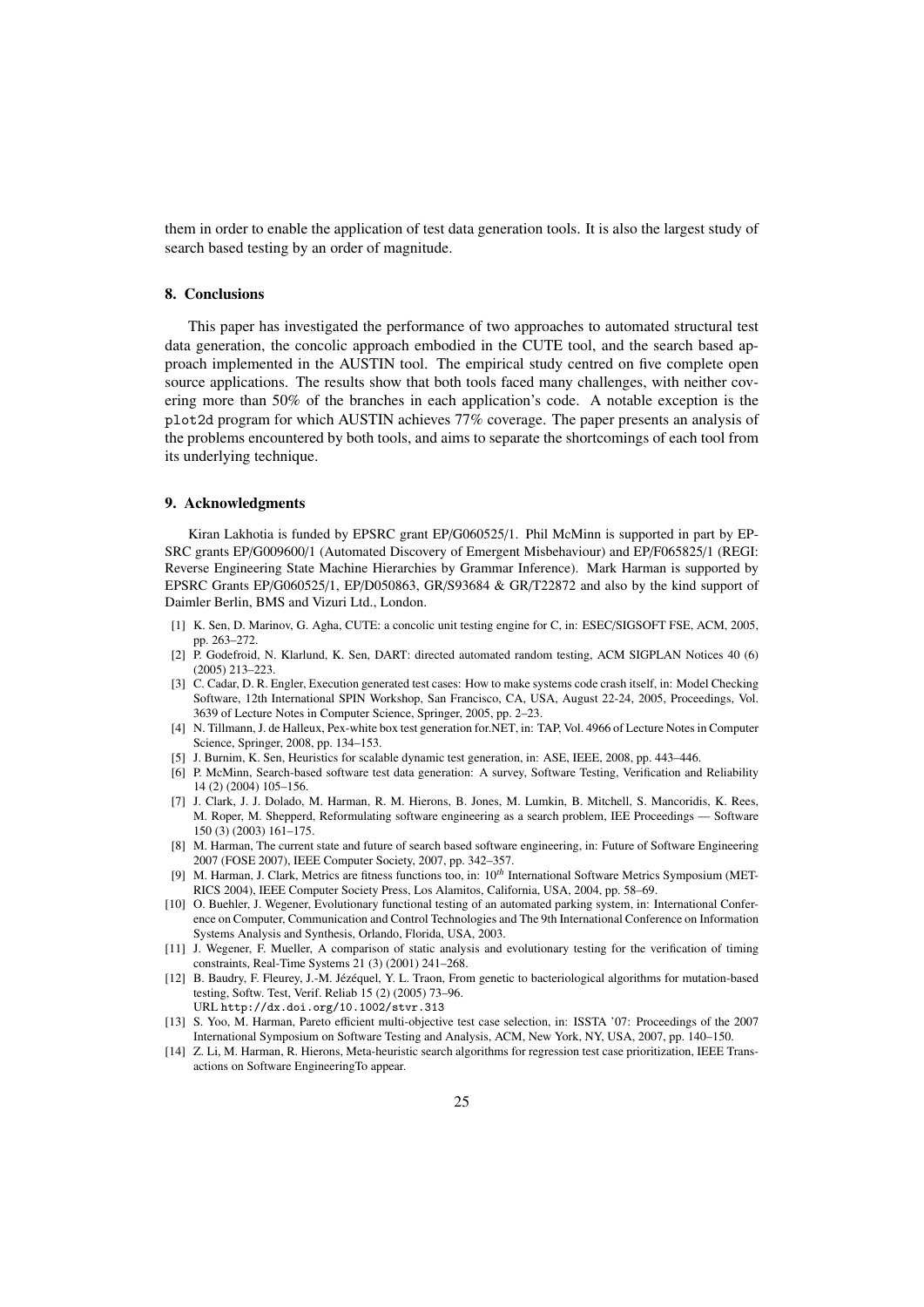- [15] K. R. Walcott, M. L. Soffa, G. M. Kapfhammer, R. S. Roos, Time aware test suite prioritization, in: International Symposium on Software Testing and Analysis (ISSTA 06), ACM Press, Portland, Maine, USA., 2006, pp. 1 – 12.
- [16] M. B. Cohen, P. B. Gibbons, W. B. Mugridge, C. J. Colbourn, Constructing test suites for interaction testing, in: Proceedings of the 25th International Conference on Software Engineering (ICSE-03), IEEE Computer Society, Piscataway, NJ, 2003, pp. 38–48.
- [17] W. Miller, D. Spooner, Automatic generation of floating-point test data, IEEE Transactions on Software Engineering 2 (3) (1976) 223–226.
- [18] B. Korel, Automated software test data generation, IEEE Transactions on Software Engineering 16 (8) (1990) 870–879.
- [19] R. Pargas, M. Harrold, R. Peck, Test-data generation using genetic algorithms, Software Testing, Verification and Reliability 9 (4) (1999) 263–282.
- [20] C. C. Michael, G. McGraw, M. Schatz, Generating software test data by evolution, IEEE Trans. Software Eng 27 (12) (2001) 1085–1110.
- [21] J. Wegener, A. Baresel, H. Sthamer, Evolutionary test environment for automatic structural testing, Information and Software Technology 43 (14) (2001) 841–854.
- [22] P. Tonella, Evolutionary testing of classes, in: Proceedings of the International Symposium on Software Testing and Analysis, ACM Press, Boston, USA, 2004, pp. 119–128.
- [23] M. Harman, P. McMinn, A theoretical and empirical study of search based testing: Local, global and hybrid search, IEEE Transactions on Software Engineering.
- [24] K. Lakhotia, M. Harman, P. McMinn, Handling dynamic data structures in search based testing, in: GECCO '08: Proceedings of the 10th annual conference on Genetic and evolutionary computation, ACM, Atlanta, GA, USA, 2008, pp. 1759–1766.
- [25] J. C. King, Symbolic execution and program testing, Communications of the ACM 19 (7) (1976) 385–394.
- [26] A. Baresel, D. Binkley, M. Harman, B. Korel, Evolutionary testing in the presence of loop-assigned flags: A testability transformation approach, in: Proceedings of the International Symposium on Software Testing and Analysis (ISSTA 2004), ACM, Boston, Massachusetts, USA, 2004, pp. 43–52.
- [27] P. McMinn, M. Harman, D. Binkley, P. Tonella, The species per path approach to search-based test data generation, in: Proceedings of the International Symposium on Software Testing and Analysis (ISSTA 2006), ACM, Portland, Maine, USA, 2006, pp. 13–24.
- [28] G. C. Necula, S. McPeak, S. P. Rahul, W. Weimer, CIL: Intermediate language and tools for analysis and transformation of C programs, Lecture Notes in Computer Science 2304 (2002) 213–228.
- [29] N. Williams, B. Marre, P. Mouy, M. Roger, Pathcrawler: Automatic generation of path tests by combining static and dynamic analysis, in: EDCC, Vol. 3463 of Lecture Notes in Computer Science, Springer, 2005, pp. 281–292.
- [30] C. Csallner, N. Tillmann, Y. Smaragdakis, Dysy: dynamic symbolic execution for invariant inference, in: ICSE, ACM, 2008, pp. 281–290.
- [31] R. Majumdar, K. Sen, Hybrid concolic testing, in: ICSE, IEEE Computer Society, 2007, pp. 416–426.
- [32] P. Godefroid, Compositional dynamic test generation, in: POPL, ACM, 2007, pp. 47–54.
- [33] P. Godefroid, Random testing for security: blackbox vs. whitebox fuzzing, in: RT '07: Proceedings of the 2nd international workshop on Random testing, ACM, New York, NY, USA, 2007, pp. 1–1.
- [34] M. Harman, Y. Hassoun, K. Lakhotia, P. McMinn, J. Wegener, The impact of input domain reduction on searchbased test data generation, in: ESEC/SIGSOFT FSE, ACM, 2007, pp. 155–164.
- [35] M. Harman, L. Hu, R. Hierons, J. Wegener, H. Sthamer, A. Baresel, M. Roper, Testability transformation, IEEE Transactions on Software Engineering 30 (1) (2004) 3–16.
- [36] S. Wappler, A. Baresel, J. Wegener, Improving evolutionary testing in the presence of function–assigned flags, in: Testing: Academic & Industrial Conference, Practice And Research Techniques (TAIC PART07), IEEE Computer Society Press, 2007, pp. 23–28.
- [37] D. Binkley, M. Harman, K. Lakhotia, FlagRemover: A Testability Transformation For Loop Assigned Flags., Transactions on Software Engineering and Methodology. To appear.
- [38] A. Baresel, H. Sthamer, Evolutionary testing of flag conditions, in: Proceedings of the Genetic and Evolutionary Computation Conference (GECCO 2003), Vol. 2724 of LNCS, Springer-Verlag, Chicago, 2003, pp. 2442–2454.
- [39] L. Bottaci, Instrumenting programs with flag variables for test data search by genetic algorithms, in: Proceedings of the Genetic and Evolutionary Computation Conference (GECCO 2002), Morgan Kaufmann Publishers, New York, 2002, pp. 1337–1342.
- [40] R. Ferguson, B. Korel, The chaining approach for software test data generation, ACM Transactions on Software Engineering and Methodology 5 (1) (1996) 63–86.
- [41] M. Harman, L. Hu, R. M. Hierons, J. Wegener, H. Sthamer, A. Baresel, M. Roper, Testability transformation, IEEE Transactions on Software Engineering 30 (1) (2004) 3–16.
- [42] T. Xie, N. Tillmann, P. de Halleux, W. Schulte, Fitness-guided path exploration in dynamic symbolic execution, in: Proc. the 39th Annual IEEE/IFIP International Conference on Dependable Systems and Networks (DSN 2009),